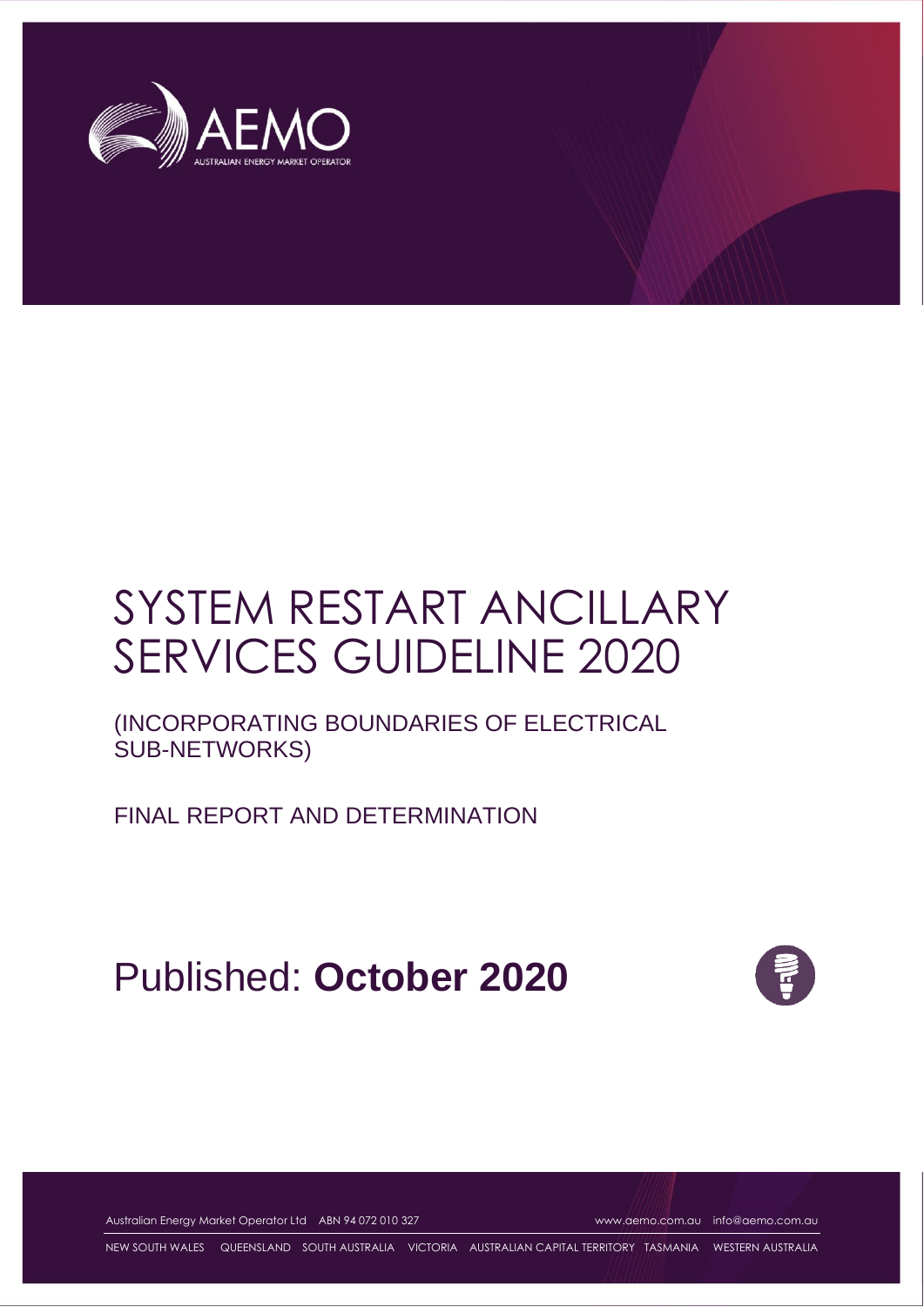



© 2020 Australian Energy Market Operator Limited. The material in this publication may be used in accordance with the [copyright permissions on AEMO's website](http://aemo.com.au/Privacy_and_Legal_Notices/Copyright_Permissions_Notice).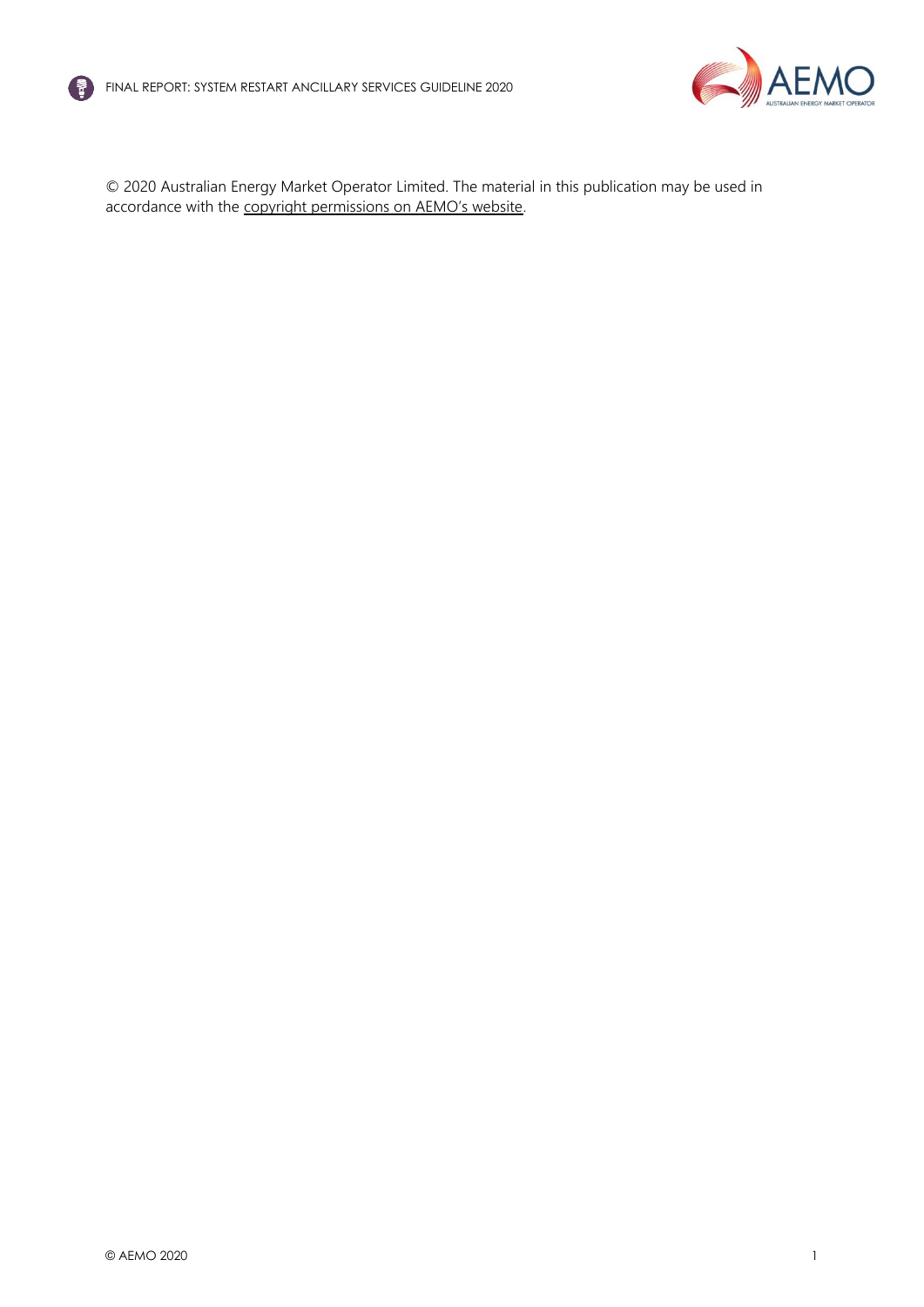

# <span id="page-2-0"></span>**EXECUTIVE SUMMARY**

The publication of this Final Report and Determination (Final Report) concludes the consultation process conducted by AEMO on amendments to the System Restart Ancillary Services (SRAS) Guideline under the National Electricity Rules (NER). This report includes AEMO's responses to material issues raised in the second stage consultation and in further discussions with industry participants.

The SRAS Guideline relates to AEMO's procurement, assessment and testing of SRAS to meet the procurement objective specified in the NER. It also incorporates the boundaries of electrical sub-networks for SRAS procurement. The SRAS Guideline is being updated following the *National Electricity Amendment (System restart services, standards and test) Rule* made by the Australian Energy Market Commission (AEMC) in April 2020<sup>1</sup> (Amending Rule). AEMO was required to finalise amendments to the SRAS Guideline by 2 November 2020, when the substantive provisions of the Amending Rule take effect.

This Final Report discusses AEMO's assessment of the key areas of stakeholder feedback on the SRAS Guideline, and explains the final modifications made from the draft Guideline published with AEMO's draft report in August 2020.

#### **SRAS procurement objective**

The final SRAS Guideline includes guidance on how AEMO will achieve the revised 'SRAS procurement objective' in the Amending Rule, which is to meet the Reliability Panel's system restart standard (SRS) at the lowest long-term cost. No changes have been made from the draft Guideline.

AEMO considers that this guidance is appropriately principles-based, so as not to unintentionally restrict the options that may be available to achieve the lowest long-term cost of SRAS. This is particularly important given the broad range of possible current and future scenarios.

The SRAS procurement objective allows AEMO to balance potentially higher up-front costs with long-term efficiencies, and to enter into longer duration contracts or procure various SRAS combinations if AEMO reasonably expects this to result in the lowest long-term costs for consumers. The Guideline indicates the types of forecast changes in the power system that will be relevant to SRAS procurement decisions, and provides examples of factors that will be relevant for AEMO in considering how to meet the SRAS procurement objective. After considering stakeholder feedback on the question of contract duration, AEMO determined that the Guideline should not include specific guidance, criteria or limits for the duration of SRAS contracts.

#### **SRAS capabilities**

AEMO has amended the SRAS Guideline to address the expanded definition of SRAS in the Amending Rule. These changes account for the possibility that black start capability could be provided by facilities that are not limited to generation, and describe the capabilities that could be provided by a new category of SRAS, called restoration support services.

The inclusion of restoration support services was one of the most significant changes in the Amending Rule and is a major area for amendment of the SRAS Guideline. It is important to note that these services are not expected to be acquired in significant numbers in the short term. AEMO may not require any restoration support services in the next SRAS procurement (scheduled for 2021). They will only be needed if assessment indicates that restoration along a minimum restart path may not otherwise meet the SRS, given power system performance expectations. AEMO expects restoration support services will start to play a more important role as the generation mix and power system conditions continue their transition.

<sup>1</sup> AEMC 2020, available at[: https://www.aemc.gov.au/rule-changes/system-restart-services-standards-and-testing](https://www.aemc.gov.au/rule-changes/system-restart-services-standards-and-testing)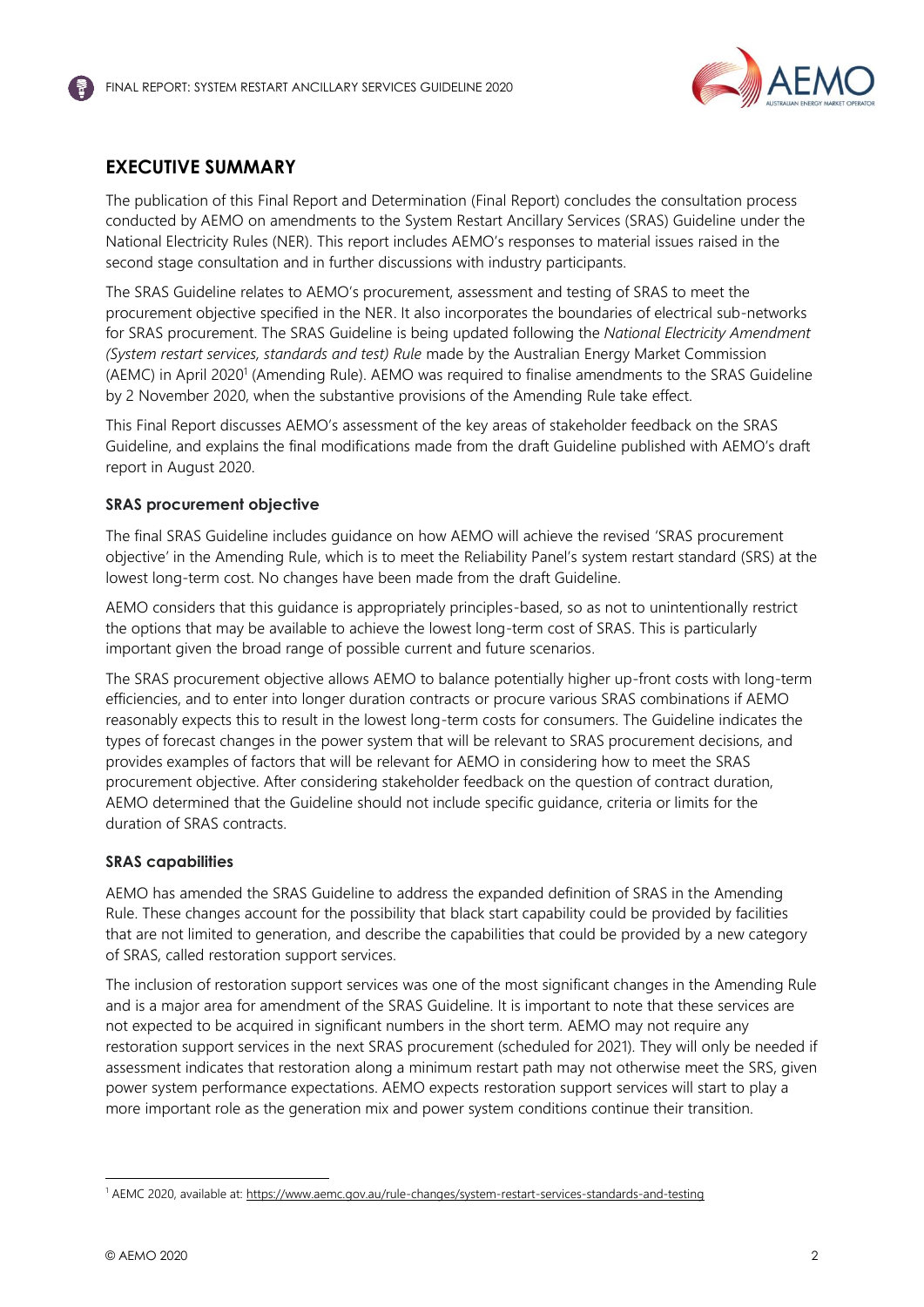



The final SRAS Guideline confirms that:

- SRAS can be provided by combinations of facilities, including under separate ownership, although network service providers (NSPs) cannot themselves be SRAS Providers.
- A restoration support service may (but need not) have self-starting capability, and must provide any one or more of the following attributes, with the detailed technical requirements specified in the Guideline:
	- − Voltage or reactive power control capability.
	- − Frequency control capability.
	- − Provision of stabilising load.
	- − Provision of fault current.
- A facility can only be considered as a restoration support service to meet an identified need for a restart path if the facility would not otherwise inherently deliver that capability in expected power system restoration conditions.

The content of the final SRAS Guideline in respect of SRAS capability includes some amendments from the draft Guideline to illustrate and clarify its application to restoration support services. The final Guideline includes two examples of scenarios where restoration support services may be required, and the types of facilities that could provide them. For reliability assessment purposes, the definitions and application of SRAS transmission components have also been expanded to include distribution where applicable, to reflect the potential for a broader range of service delivery needs. Some of these may involve greater use of distribution networks.

#### **SRAS tests**

The final SRAS Guideline includes revised guidance on:

- The identification of differences between test procedures and actual restart conditions, including the role of NSPs in test facilitation and reporting.
- The requirement for an SRAS test after plant maintenance or alteration with the potential to materially impact SRAS performance or delivery.
- Use of NSP measurement devices for recording test data where available.

The content of the final SRAS Guideline in respect of SRAS tests has not changed materially from the draft Guideline. It has been amended to recognise the possibility that SRAS agreements may specify different types of SRAS test for restoration support service attributes, noting it is difficult to anticipate what (if any) regular testing will be practical for most attributes.

#### **Testing of system restart paths**

The final SRAS Guideline addresses a number of matters relating to the introduction of system restart testing provisions in the Amending Rule. A system restart test will verify what happens after an SRAS energises a transmission network delivery point, to confirm continued stable energisation further into the network, or identify unexpected interactions which can then be addressed.

The content of the final SRAS Guideline in system restart testing is substantially unchanged from the draft Guideline, providing for:

- The factors influencing AEMO's decision to conduct a system restart test.
- Consultation with any registered participants whose facilities are not participating in a test, but may be directly impacted by it (this has been clarified from the draft Guideline).
- The measurements and data to be reported to AEMO on the operation facilities during a test.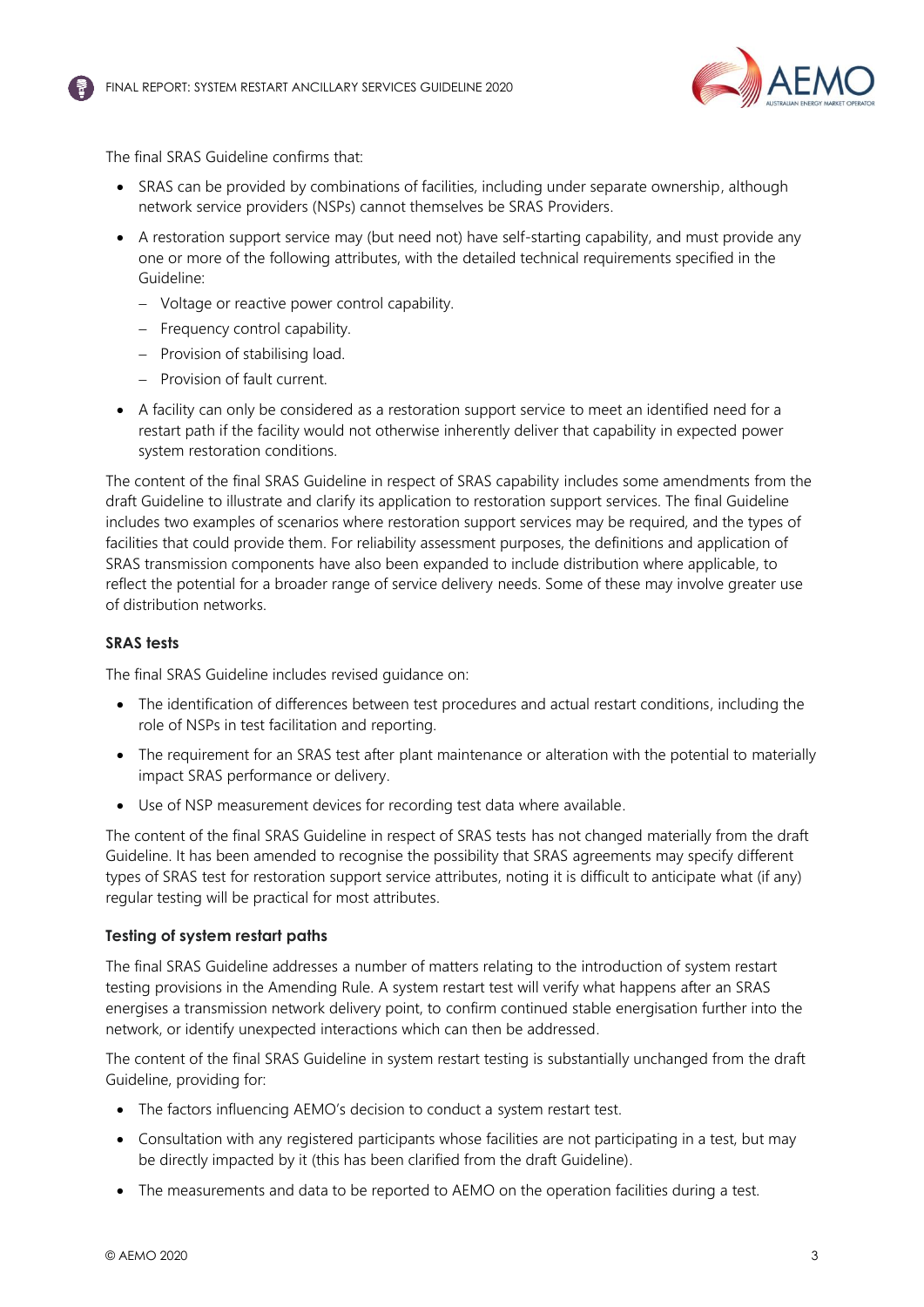

#### **Boundaries of electrical sub-networks**

AEMO's final determination is to change the boundaries of electrical sub-networks for SRAS procurement purposes by combining the existing north and south Queensland electrical sub-networks into a single sub-network, aligning with the NEM regional boundary for Queensland.

Combining the sub-networks will reduce the inefficiency created by the need to allocate SRAS exclusively to a single sub-network. It will allow increased restoration path flexibility and better access to stabilising loads. This greater flexibility will be of benefit both under conditions where system restoration is required in any given part of the Queensland power system, or if necessary to restart the entire system.

As any change to the boundaries requires the Reliability Panel to amend the SRS, AEMO's decision will not take effect until the Panel determines a revised standard for a single Queensland electrical sub-network, supported by economic analysis. As foreshadowed in the Draft Report, AEMO is recommending that the standard for Queensland include a requirement that at least one SRAS must be procured in the area north of Bundaberg.

#### **System restart standard amendments and consequential Guideline updates**

AEMO is required by the NER to determine and publish revised SRAS Guideline by 2 November 2020.

In parallel, the Reliability Panel has been considering and consulting on a set of qualitative amendments to the SRS (to ensure the standard is consistent with the Amending Rule, in particular the introduction of restoration support services), as well as quantitative amendments to reflect AEMO's determination of a single Queensland sub-network.

The Reliability Panel is scheduled to publish an interim standard reflecting the qualitative amendments in late October 2020. As AEMO will not have time to complete its approval processes between the Panel's final determination of these matters and AEMO's NER publication deadline, it may be necessary to further amend the SRAS Guideline if there are any inconsistencies with the revised SRS.

The Reliability Panel's final determination on the quantitative standard for Queensland is expected by the end of January 2021. AEMO proposes to update the SRAS Guideline as required to reflect both sets of amendments after that determination. AEMO currently anticipates that only minor or administrative amendments would be needed, not requiring further extensive consultation, but the position will be reviewed following the Panel's determinations.

#### **Effective date**

The amended SRAS Guideline will take effect on 2 November 2020, with the exception of the change to the Queensland sub-network boundaries. That change will take effect on the effective date of the Reliability Panel's determination of a revised SRS for Queensland.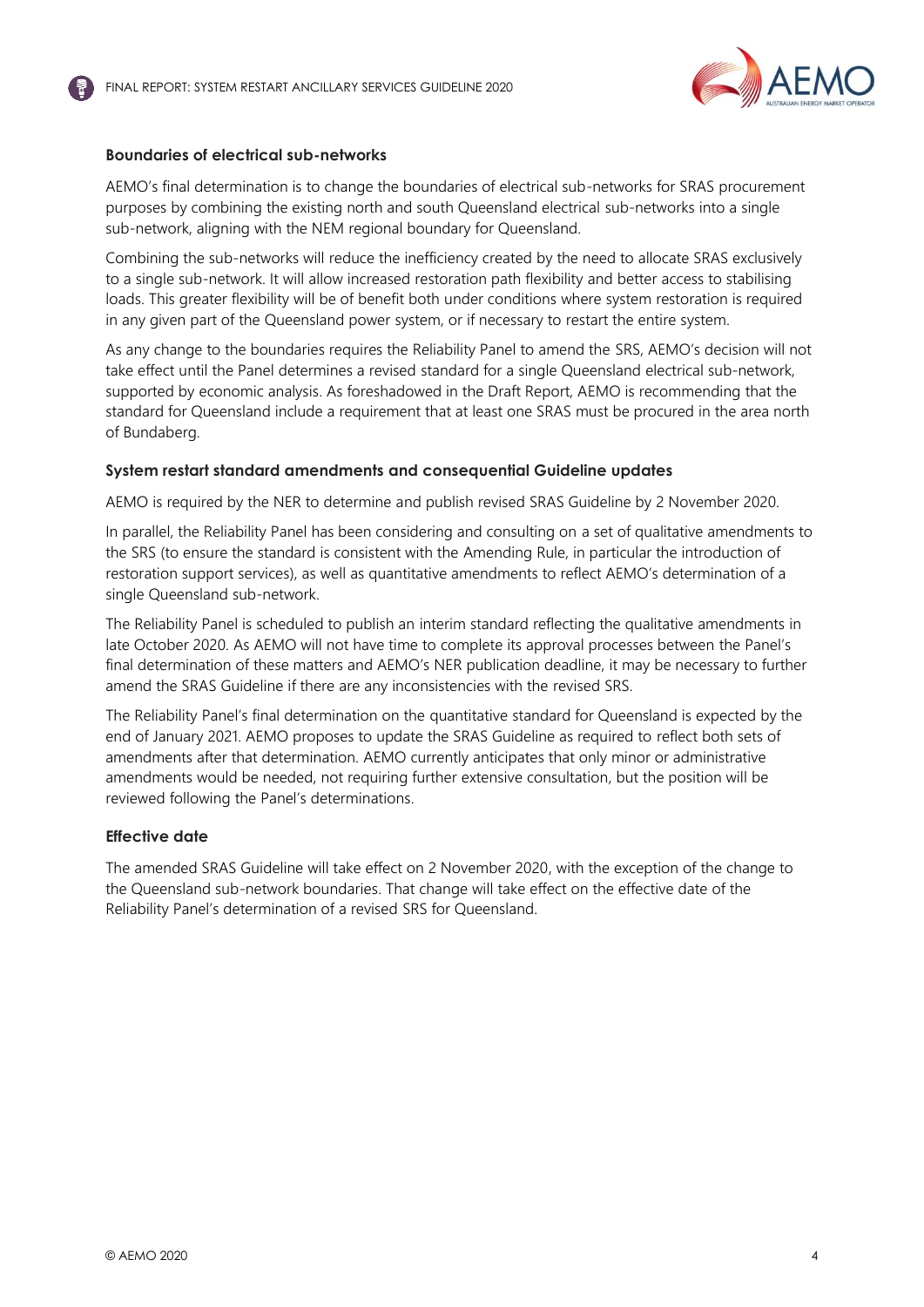

# **CONTENTS**

|            | <b>EXECUTIVE SUMMARY</b>                                        | $\mathbf{2}$   |
|------------|-----------------------------------------------------------------|----------------|
| 1.         | <b>STAKEHOLDER CONSULTATION PROCESS</b>                         | 6              |
| 2.         | <b>BACKGROUND</b>                                               | 6              |
| 2.1.       | Context for this consultation                                   | 6              |
| 2.2.       | Relevant NER requirements                                       | 6              |
| 2.3.       | First stage consultation                                        | $\overline{7}$ |
| 2.4.       | Second stage consultation                                       | 8              |
| 3.         | <b>SUMMARY OF MATERIAL ISSUES</b>                               | 8              |
| 4.         | <b>DISCUSSION OF MATERIAL ISSUES</b>                            | 9              |
| 4.1.       | SRAS procurement objective                                      | 9              |
| 4.2.       | Restoration support services                                    | 10             |
| 4.3.       | System restart tests                                            | 11             |
| 4.4.       | Queensland boundaries of electrical sub-networks                | 12             |
| 5.         | <b>OTHER MATTERS</b>                                            | 13             |
| 6.         | <b>FINAL DETERMINATION</b>                                      | 14             |
|            | APPENDIX A. GLOSSARY                                            | 15             |
|            | <b>APPENDIX B.</b><br>SUMMARY OF SUBMISSIONS AND AEMO RESPONSES | 16             |
| <b>B.1</b> | Summary of submissions on general matters                       | 16             |
| B.2        | Summary of submissions on the SRAS procurement objective        | 16             |
| B.3        | Summary of submissions on restoration support services          | 17             |
| B.4        | Summary of submissions on system restart tests                  | 17             |
| <b>B.5</b> | Summary of submissions on Queensland electrical sub-networks    | 18             |
|            | <b>ATTACHMENT 1 - FINAL SRAS GUIDELINE</b>                      | 19             |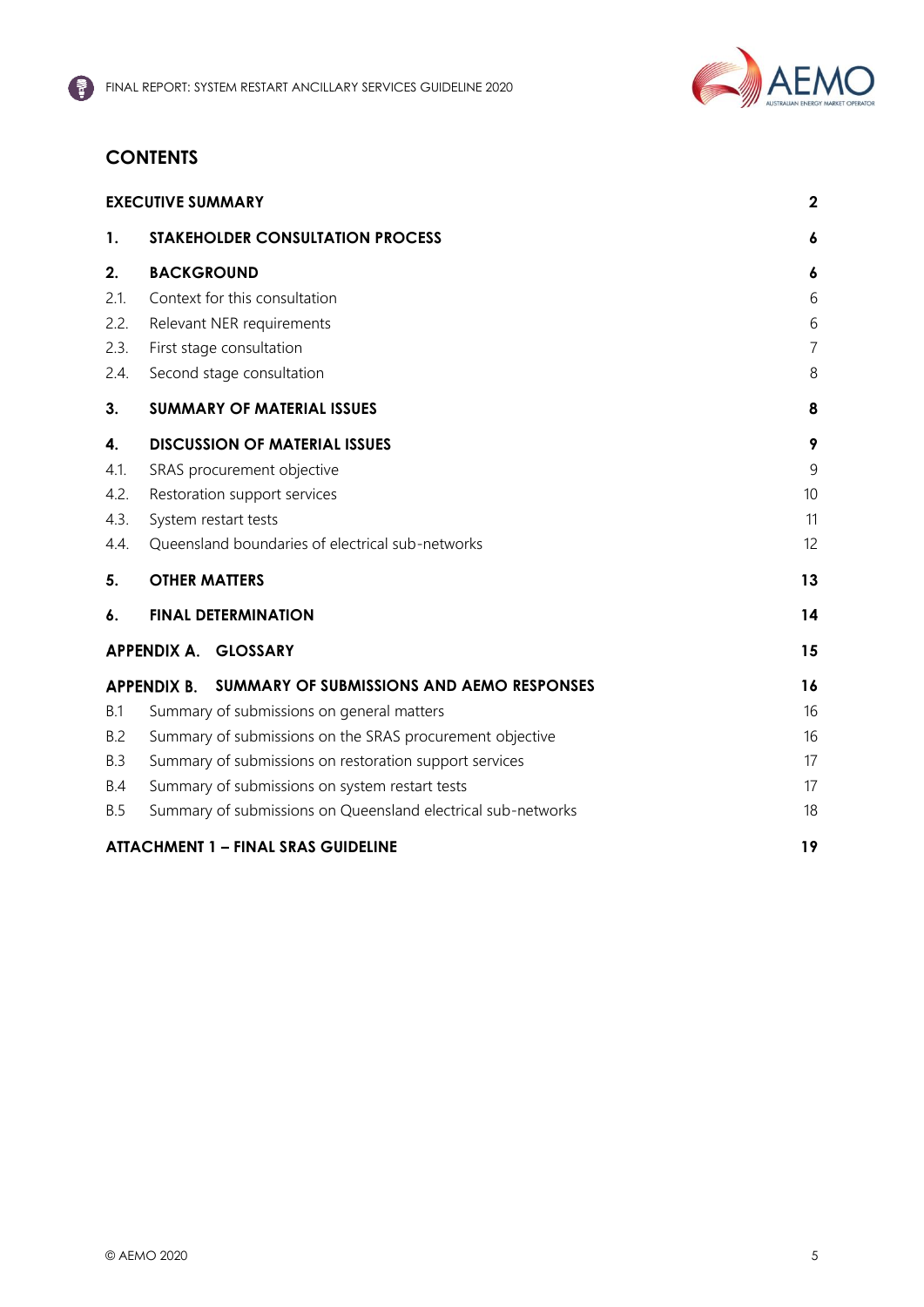

# <span id="page-6-0"></span>**1. STAKEHOLDER CONSULTATION PROCESS**

As required by clauses 11.123.2, 3.11.7(f) and 3.11.8 of the National Electricity Rules (NER, or Rules), AEMO has consulted on amendments to the system restart ancillary services (SRAS) Guideline (Guideline), incorporating boundaries of electrical sub-networks, in accordance with the Rules consultation process in rule 8.9.

Consultation documents have been published and are available on AEMO's website.<sup>2</sup>

AEMO's timeline for this consultation is shown below.

| <b>Deliverable</b>                                            | <b>Date</b>      |
|---------------------------------------------------------------|------------------|
| Notice of first stage consultation and Issues Paper published | 13 May 2020      |
| First stage submissions closed                                | 3 July 2020      |
| Draft Report & Notice of second stage consultation published  | 3 August 2020    |
| Submissions due on Draft Report                               | 4 September 2020 |
| Final Report published                                        | 15 October 2020  |

The publication of this Final Report marks the conclusion of the consultation process.

Note that there is a glossary of terms used in this Draft Report at **Appendix A**.

# <span id="page-6-1"></span>**2. BACKGROUND**

# <span id="page-6-2"></span>**2.1. Context for this consultation**

On 2 April 2020, the Australian Energy Market Commission (AEMC) made the *National Electricity Amendment (System restart services, standards and testing) Rule 2020 No. 6*<sup>3</sup> (Amending Rule). The Amending Rule included substantive amendments in Schedule 1 and transitional provisions in Schedule 2.

Schedule 1 will commence on 2 November 2020; Schedule 2 commenced on 2 April 2020.

As required by the transitional provisions in NER clause 11.123.2(a), AEMO has amended the SRAS Guideline to reflect the Amending Rule by 2 November 2020.

# <span id="page-6-3"></span>**2.2. Relevant NER requirements**

As part of its power system security responsibilities under the NER, AEMO uses reasonable endeavours to acquire adequate SRAS to coordinate restoration of the power system following a major supply disruption, including a black system.

Clause 3.11.7(a1) of the NER, as amended by the Amending Rule, describes the SRAS procurement objective – to acquire SRAS to meet the system restart standard (SRS) at the lowest long-term cost. AEMO publishes the SRAS Guideline to describe AEMO's procurement process and other matters prescribed in the NER, consistent with achieving the SRAS procurement objective. When the Amending Rule takes effect, clause 3.11.7(d) will require AEMO to include in the SRAS Guideline:

(1) a description of the technical and availability requirements of system restart ancillary services;

(2) a process for meeting the aggregate required reliability of system restart ancillary services for each electrical sub-network under clause 8.8.3(aa)(3);

<sup>&</sup>lt;sup>2</sup> SRAS Guideline consultation documents including the Issues Paper, forum presentation and stakeholder submissions are available at[: https://aemo.com.au/consultations/current-and-closed-consultations/sras-guideline-2020](https://aemo.com.au/consultations/current-and-closed-consultations/sras-guideline-2020)

<sup>3</sup> AEMC, System restart services, standards and testing, Rule determination, 2 April 2020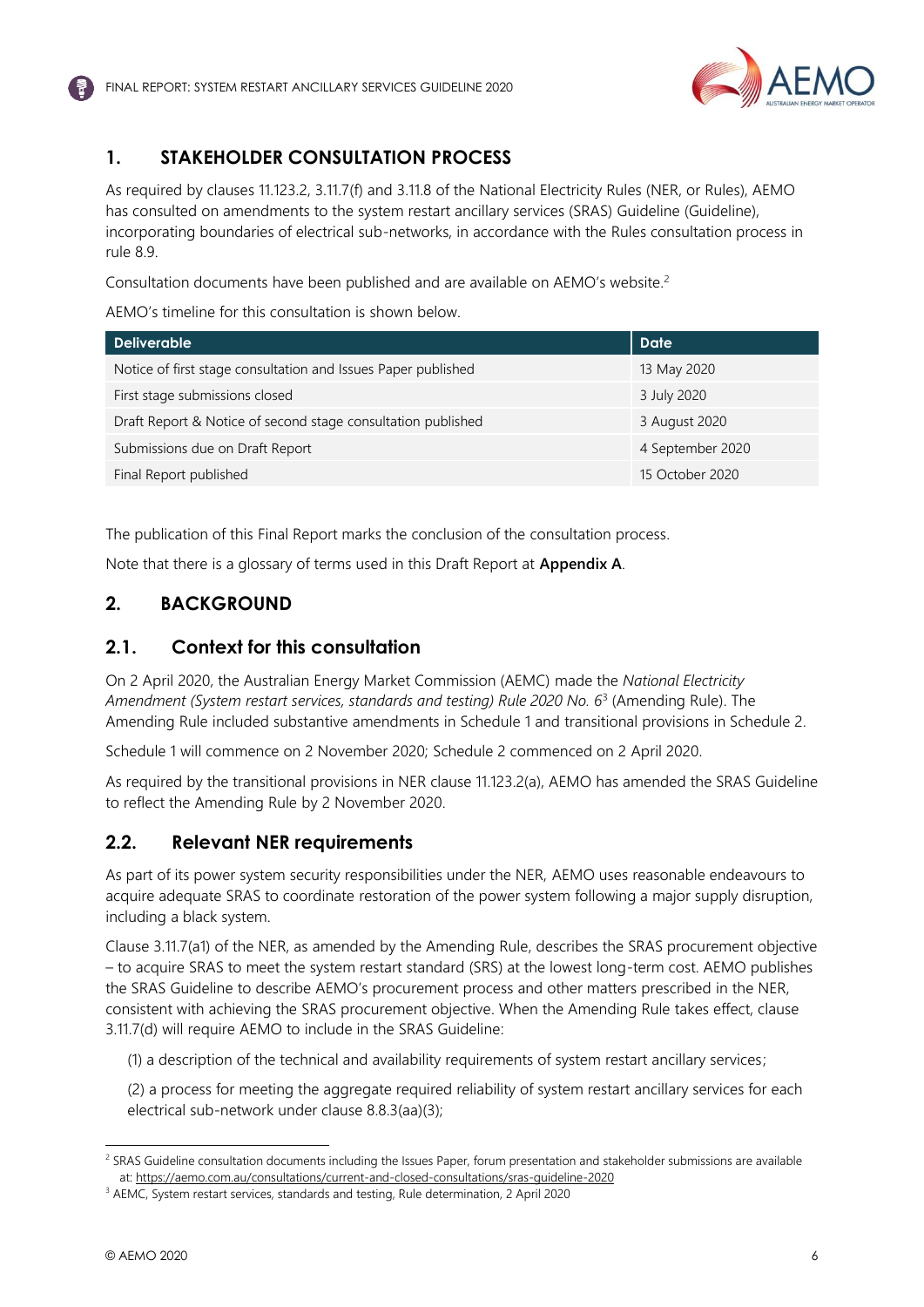

(3) a process for the modelling, assessment and physical testing of system restart ancillary services proposed to be provided by an SRAS Provider, including any assumptions to be made by AEMO regarding the state of transmission elements during a major supply disruption;

\*(3A) guidance to Registered Participants on the factors influencing a decision of AEMO to conduct a system restart test, including (but not limited to) the types of conditions or changes in the power system which could necessitate a system restart test;

\*(3B) guidance to Registered Participants required to participate in a system restart test under clause 4.3.6 on the measurements and data to be reported to AEMO about the operation of their facilities during the system restart test;

(4) a process for determining the number and location of system restart ancillary services required to be procured for each electrical subnetwork consistent with the system restart standard;

\*(4A) requirements designed to identify any inconsistencies between the arrangements used in the testing of system restart ancillary services and those planned to be used in the deployment of system restart ancillary services following a major supply disruption and how the impact of any inconsistencies will be assessed;

(5) guidance to Registered Participants on the factors that AEMO must take into account when making a decision to follow a particular type of procurement process to acquire system restart ancillary services to meet the SRAS procurement objective;

\*(5A) guidance to Registered Participants on how AEMO will achieve the SRAS procurement objective;

(6) a process for AEMO to follow for contacting a potential SRAS Provider to negotiate the provision of system restart ancillary services without a competitive tender process; and

(7) a process for a potential SRAS provider to contact AEMO to offer the provision of system restart ancillary services without a competitive tender process, which offer AEMO is in no way obliged to accept.

\*The requirements in paragraphs (3A), (3B), (4A) and (5A) were added by the Amending Rule.

In addition, the SRAS Guideline includes the boundaries of electrical sub-networks for SRAS procurement purposes. These are determined by AEMO under NER clause 3.11.8.

# <span id="page-7-0"></span>**2.3. First stage consultation**

On 13 May 2020, AEMO started consultation on proposed updates to the SRAS Guideline to account for the Amending Rule. The first stage consultation included an Issues Paper to facilitate informed feedback and an initial draft amended SRAS Guideline. The main changes proposed related to:

- Specification of the requirements for SRAS, including the new category of restoration support services.
- New testing requirements, both for SRAS procurement or contract testing and for wider testing of system restoration paths.
- Additional guidance on AEMO's procurement approach in light of the NER change to the SRAS procurement objective.

The Issues Paper also asked stakeholders for feedback on a proposal to combine the two electrical sub-networks in Queensland into a single sub-network.

AEMO received eight written submissions in the first stage of consultation, from AGL, CS Energy, ERM Power, Hydro Tasmania, MEA Group, Origin Energy, Stanwell and Tesla. AEMO also held a virtual industry forum on 24 June 2020.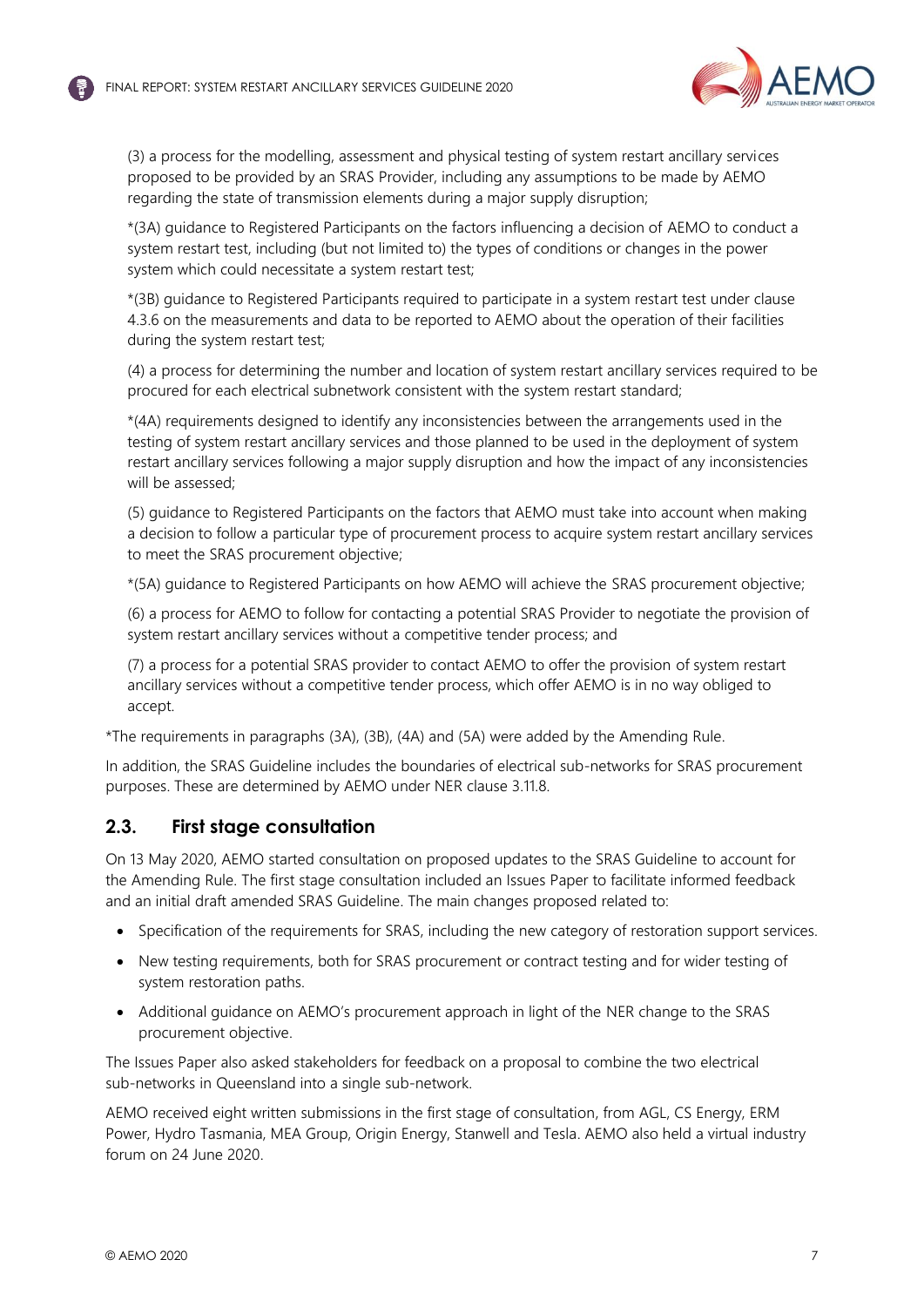

# <span id="page-8-0"></span>**2.4. Second stage consultation**

On 3 August 2020, AEMO published a draft report and determination (Draft Report) addressing the feedback received from the industry as part of the first stage consultation, together with an updated draft of the SRAS Guideline.

In response to the Draft Report, AEMO received five written submissions, from AGL, Energy Users Association of Australia (EUAA), MEA Group, Powerlink Queensland as the Jurisdictional System Security Coordinator (JSSC), and the Public Interest Advocacy Centre (PIAC).

Copies of all written submissions from both the first and second stage consultations (excluding any confidential information) have been published on AEMO's website at: <https://aemo.com.au/consultations/current-and-closed-consultations/sras-guideline-2020>**.**

In addition to written submissions:

- AEMO received an informal request from Stanwell for clarification of some ambiguity in relation to a restoration support service.
- Feedback from the reconvened System Restart Working Group prompted further consideration of the potential application of restoration support services.

# <span id="page-8-1"></span>**3. SUMMARY OF MATERIAL ISSUES**

Issues from the first stage of consultation are described and addressed in detail in the Draft Report, and have not been repeated in this Final Report. The key material issues arising from written submissions and AEMO's discussions with stakeholders in the second stage of consultation are summarised in the table below.

| No.                            | <b>Issue</b>                                                                                                                                                                                                                                                            | <b>Raised by</b>                       |  |  |
|--------------------------------|-------------------------------------------------------------------------------------------------------------------------------------------------------------------------------------------------------------------------------------------------------------------------|----------------------------------------|--|--|
|                                | <b>General matters</b>                                                                                                                                                                                                                                                  |                                        |  |  |
| 1                              | General support for the changes in the draft SRAS Guideline                                                                                                                                                                                                             | <b>MEA Group</b>                       |  |  |
| $\overline{2}$                 | General support for most changes in the draft SRAS Guideline                                                                                                                                                                                                            | AGL                                    |  |  |
|                                | <b>Procurement objective</b>                                                                                                                                                                                                                                            |                                        |  |  |
| $\mathbf{3}$                   | Disagreement with previous stakeholder submissions to limit contract length                                                                                                                                                                                             | <b>PIAC</b>                            |  |  |
| $\boldsymbol{4}$               | Residual concerns about unexpressed downsides of long-term contracts                                                                                                                                                                                                    | AGL                                    |  |  |
|                                | <b>Restoration support services</b>                                                                                                                                                                                                                                     |                                        |  |  |
| $5\phantom{.0}$                | Clarification on terminology used in clause 3.4.2(d)(ii)                                                                                                                                                                                                                | Stanwell                               |  |  |
| $\boldsymbol{6}$               | Provide examples of the need for and application of restoration support services                                                                                                                                                                                        | System Restart<br><b>Working Group</b> |  |  |
|                                | <b>System restart tests</b>                                                                                                                                                                                                                                             |                                        |  |  |
| $\overline{7}$                 | Continued concern on how AEMO will consult with test and non-test participants<br>for system restart path testing                                                                                                                                                       | AGL                                    |  |  |
| <b>Queensland sub-networks</b> |                                                                                                                                                                                                                                                                         |                                        |  |  |
| 8                              | Concern that a single subregion could result in all SRAS being located in one<br>geographical area, impacting restoration of sensitive load*                                                                                                                            | Powerlink as JSSC                      |  |  |
| 9<br>$\sim$                    | Supported submission of Powerlink (JSSC)<br>$C_1$ and $C_2$ and $C_3$ and $C_4$ and $C_5$ and $C_6$ and $C_7$ and $C_8$ and $C_9$ and $C_9$ and $C_9$ and $C_9$ and $C_9$ and $C_9$ and $C_9$ and $C_9$ and $C_9$ and $C_9$ and $C_9$ and $C_9$ and $C_9$ and $C_9$ and | <b>EUAA</b>                            |  |  |

\* Other confidential matters were discussed directly between AEMO and the JSSC

A detailed summary of issues raised by Consulted Persons in written submissions, together with AEMO's responses, is contained in **Appendix B**.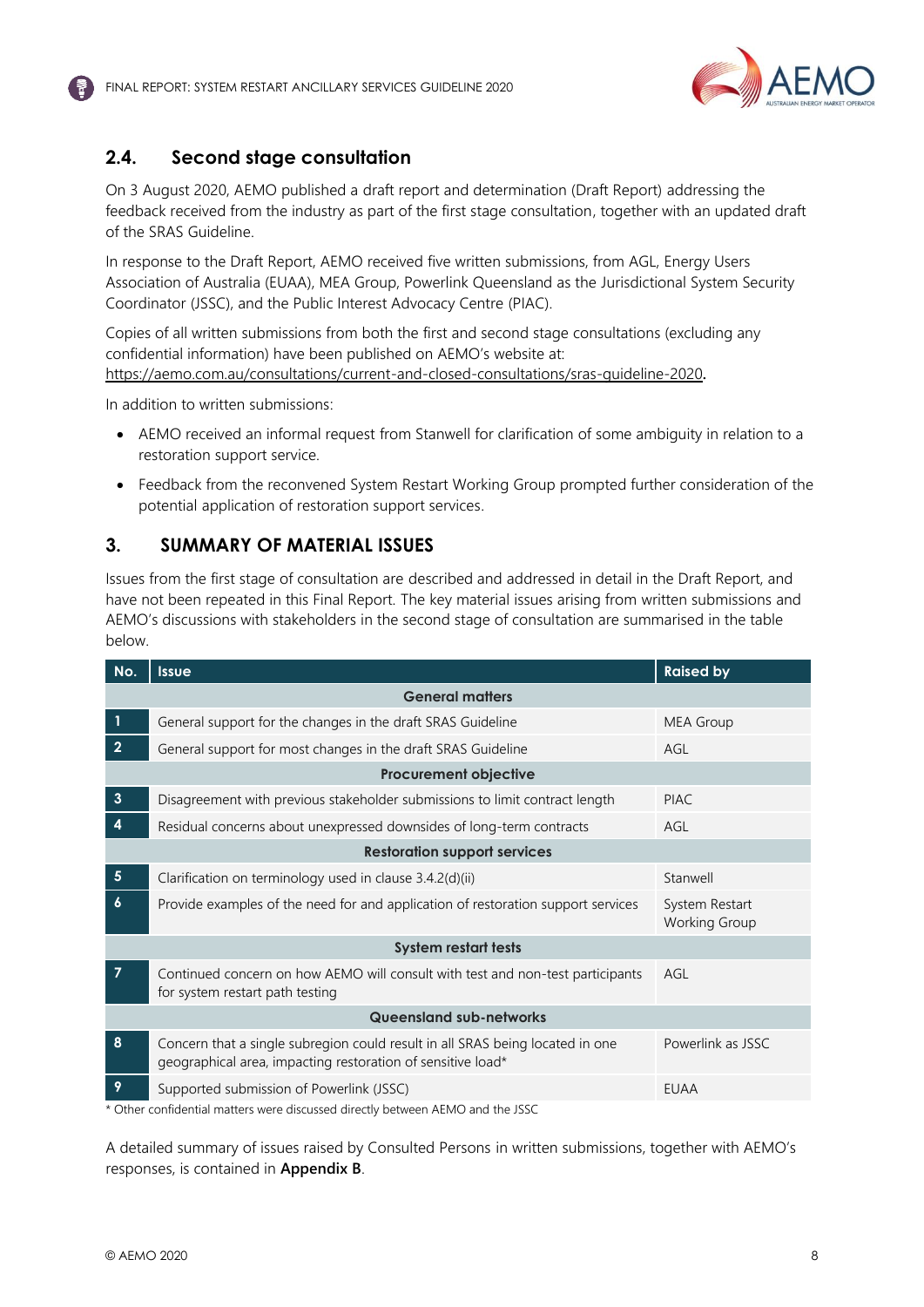

# <span id="page-9-0"></span>**4. DISCUSSION OF MATERIAL ISSUES**

This section 4 provides AEMO's assessment of the material issues identified in the second stage of consultation on the draft Guidelines. For detailed submissions and responses please refer to **Appendix B**.

# <span id="page-9-1"></span>**4.1. SRAS procurement objective**

#### **4.1.1. Issue summary and submissions**

The definition of the SRAS procurement objective was changed in the Amending Rule to require AEMO to procure SRAS to meet the system restart standard at the lowest **long-term** cost, on a reasonable endeavours basis. The Amending Rule also added a requirement for the Guideline to provide 'guidance on how AEMO will achieve the SRAS procurement objective' (new clause 3.11.7(d)(5A) of the NER).

AEMO proposed new sections 6(c) and 6(d) of the draft SRAS Guideline to explain how AEMO interprets the new 'long-term costs' aspect of the SRAS procurement objective. The guidance recognised the AEMC's statement in its final determination on the Amending Rule that: 'Practically speaking, this change will make it clear that AEMO can enter into long-term SRAS contracts, or procure specific combinations of services, if it considers that this will result in the lowest long-term costs for consumers'.

The Issues Paper noted that AEMO is expected to balance long-term and short-term costs to minimise expenditure. Longer-term considerations require AEMO to focus less on a deterministic assessment of the SRS, and instead take more of a risk-based approach, where the benefits of new entry, technological advances and longer-term coordinated resource planning must be offset against the risk that AEMO might, in theory, be acquiring more services than are strictly required for the power system as configured at the time of procurement. The Issues Paper also noted the procurement risk arising from the possibility that some system services, like restoration support services, might in future be remunerated with future market designs.

In its Draft Report, AEMO decided to add guidance about the type of developing power system conditions that AEMO would consider in determining the range and type of SRAS required to meet emerging needs. AEMO did not make any changes to address requests by stakeholders for specific guidance on the maximum duration of SRAS contracts, noting the need for the Guideline to remain principles-based with regard to the SRAS procurement objective.

In the second round of consultation, AEMO received two submissions which provided opposing perspectives on how the SRAS Guideline should address contract duration:

- AGL reiterated a preference for the Guideline to express the potential negative effects of long-term contracting, but appreciated the clarifications AEMO made on this matter in this Draft Report.
- The Public Interest Advocacy Centre disagreed with previous participant submissions which had called for limits on contract duration, stating that longer-term agreements can introduce innovations into the system, and allow AEMO to explore more efficient options.

#### **4.1.2. AEMO's assessment**

As stated in the Draft Report, SRAS procurement involves an important balance between the advantages of longer-term contracts in incentivising investment in new capability or preserving low-cost capability with ongoing viability, and the potential drawbacks of shutting out or deferring the development of new sources or technology improvements. AEMO considers that section 6 of the draft Guideline appropriately captures this balance on a broad level, which encompasses consideration of a range of potential costs and benefits of procuring any given service or contract structure. Given that AEMO cannot speculate on either the prospect or the cost of potential new SRAS-capable developments, it does not propose to prescribe any specific requirements, limits or considerations on the benefits or drawbacks of any particular contract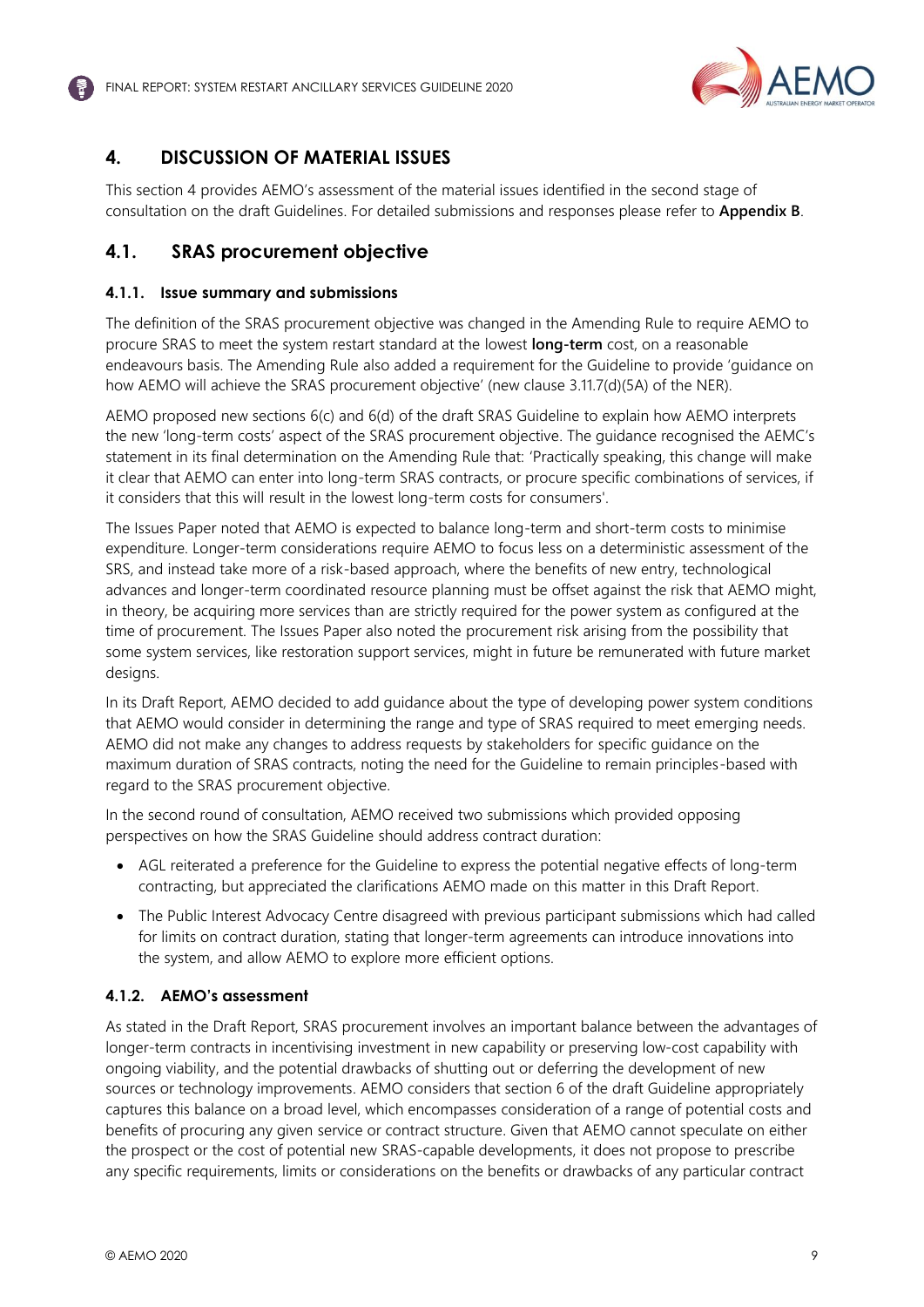

duration. It is also worth noting that the Guideline provides for any prospective SRAS provider to approach AEMO at any time to express its interest in providing SRAS.

#### **4.1.3. AEMO's conclusion**

The provisions of section 6 of the final SRAS Guideline relating to AEMO's application of the SRAS procurement objective are unchanged from the draft published with the Draft Report.

# <span id="page-10-0"></span>**4.2. Restoration support services**

#### **4.2.1. Issue summary and submissions**

To meet the requirements of the Amending Rule, a new section 3.4 will be added to the SRAS Guideline, outlining the technical capabilities for restoration support services providing various attributes. These may be required in future to sustain the stable energisation of generation and transmission sufficient to facilitate restoration and maintenance of power system security during restart following a major supply disruption. AEMO does not expect that many (if any) restoration support services will be required in the short term.

General requirements for all restoration support services were set out in section 3.4.1 of the draft SRAS Guideline, with requirements for specific capabilities in section 3.4.2, including any one of self-starting, voltage or reactive power control, frequency control, provision of stabilising load, and fault current contribution, noting that self-starting alone is an insufficient attribute for further consideration.

No written submissions on the description of restoration support services were received in the second stage consultation. However:

- AEMO received an informal enquiry (from Stanwell Corporation) requesting clarification of the meaning of "those conditions" in section 3.4.2(d)(ii).
- At a meeting of the System Restart Working Group convened by AEMO, CS Energy (on behalf of the Australian Energy Council) suggested including more guidance or examples of the type of facilities that could be considered as candidates for restoration support services.

#### **4.2.2. AEMO's assessment**

AEMO agrees that:

- The term "those conditions" in section 3.4.2(d)(ii) is ambiguous. It is intended to describe the conditions that are expected to prevail during a system restoration.
- Further clarification and practical examples would assist potential SRAS providers to understand when a restoration support service might be needed, and how candidate facilities could provide this type of service.

In considering restoration support service examples in relation to the attribute of 'Stabilising Load', AEMO also identified the need to broaden the SRAS Guideline description to capture a wider range of potential providers that could achieve the required objective of increasing the load available for pick-up on a restart path. This should not be limited to directly increasing active power consumption, but could include (for example) increasing the availability of load by reducing the output of distributed photovoltaic (PV), in distribution feeders with high concentration of distributed PV and loads.

The potential breadth of facilities that could be used for delivery of restoration support services, including services that could be delivered wholly within distribution networks, also suggested a need to expand the current definition of 'SRAS Transmission Components' to include distribution assets. These are the network components that will be assessed as part of the individual reliability of an SRAS, as required by the SRS. The SRAS Guideline previously contemplated that an SRAS (black start service) could be located at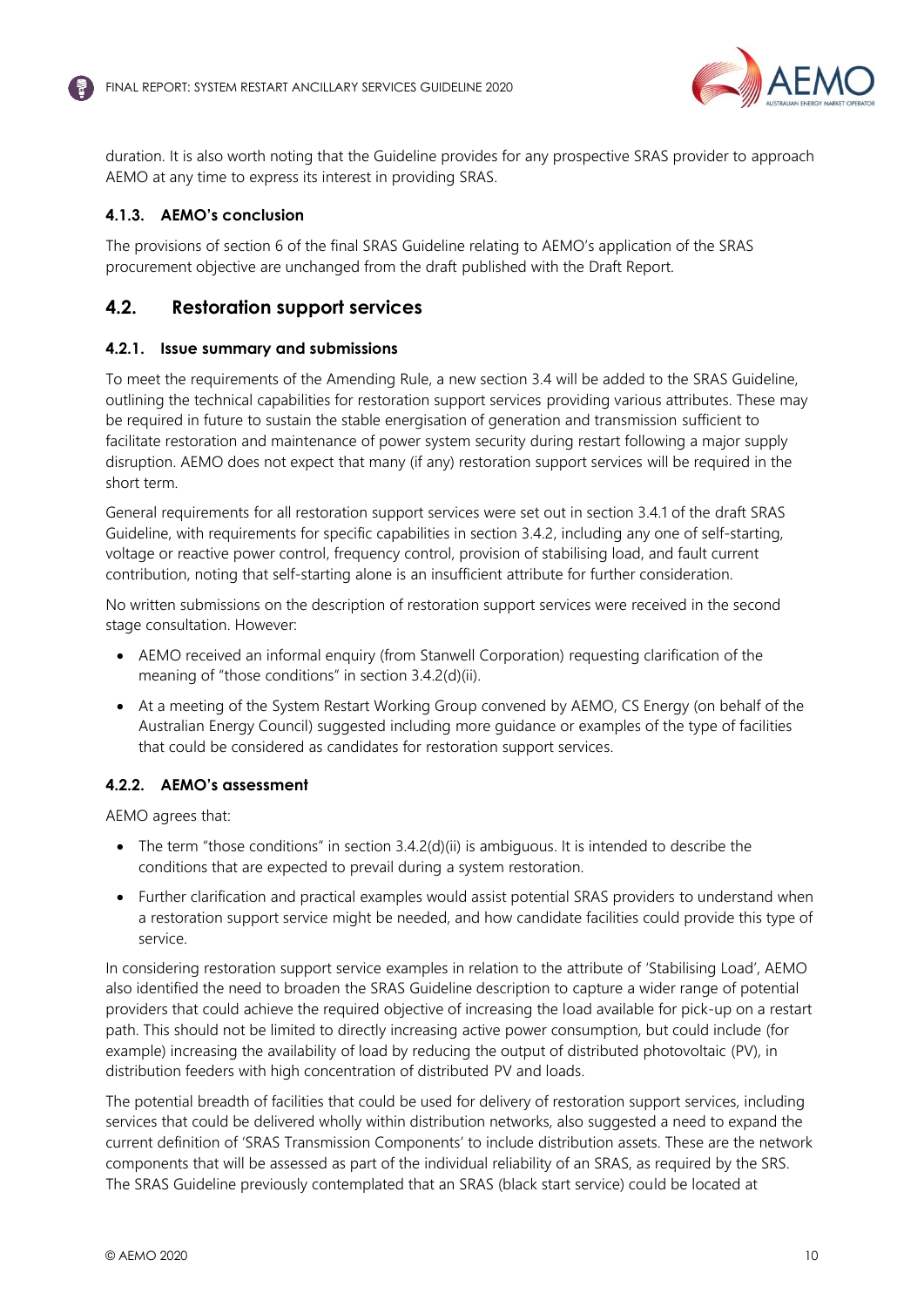

distribution level, but the intervening network between the source's connection point and the delivery point on the transmission level would be considered part of the 'SRAS Equipment'.

The assessment of individual reliability currently applied to black start services may also need to assess different factors and equipment for some restoration support services, depending on the relevant attribute and the way it is delivered. Under the SRS, individual reliability is currently assessed to the first transmission substation on the restart path, but AEMO recognises that may not be a suitable location for the assessment of all types of SRAS. The Guideline will therefore be adjusted to recognise potential differences and allow flexibility in assessing the reliability of future SRAS.

AEMO notes that the Reliability Panel will be amending the reliability provisions of the SRS to accommodate restoration support services. Should the updated SRS be inconsistent with the final SRAS Guideline, AEMO will make further amendments to ensure alignment.

#### **4.2.3. AEMO's conclusion**

The final SRAS Guideline has been amended from the draft to:

- Clarify the potential ambiguity in section 3.4.2(d)(ii). AEMO will make a minor clarification to this portion of the Guideline to avoid any ambiguity.
- Expand the definition of stabilising load in section 3.4.2(d) to allow for a broader range of facilities to potentially offer this type of service, including aggregators or virtual power plants, either by consuming energy or increasing the available load.
- Provide two illustrative examples of when a Restoration Support Service may be required, and of facilities that could possibly offer this service (new Appendix D). These include an inverter-based resource with control capability to provide voltage control at zero active power output, and an aggregator controlling sufficient distributed PV to increase the amount of stabilising load on distribution feeders that may otherwise provide little or negative load when energised.
- Change the definitions of 'SRAS Transmission Components' and 'Transmission Component Reliability' to 'SRAS Network Components' and 'Network Component Reliability' respectively. This will incorporate distribution network components where applicable, and for individual reliability assessment purposes will extend to a suitable point on a network consistent with the SRS. There is a consequential change to the definition of SRAS Third Party Assets, which will no longer include distribution network downstream of the final connection point of the SRAS provider's facilities.
- Confirm that the assessment of individual reliability may require adjustment for some restoration support services, if the factors in the Guideline are not applicable (new section 3.6.1(b)).

# <span id="page-11-0"></span>**4.3. System restart tests**

#### **4.3.1. Issue summary and submissions**

The introduction of new provisions allowing AEMO and transmission network service providers (TNSPs) to test the viability of system restart paths was a major feature of the Amending Rule. A system restart test will verify what happens after an SRAS energises a transmission network delivery point, to confirm continued stable energisation further into the network, or identify unexpected interactions which can then be addressed.

New sections 4.5 and Appendix B in the SRAS Guideline will provide the guidance required by the Amending Rule in relation to:

- Factors that would lead AEMO to decide a system restart test is required (section 4.5.1).
- How restart test participants should develop system restart test procedures (section 4.5.2).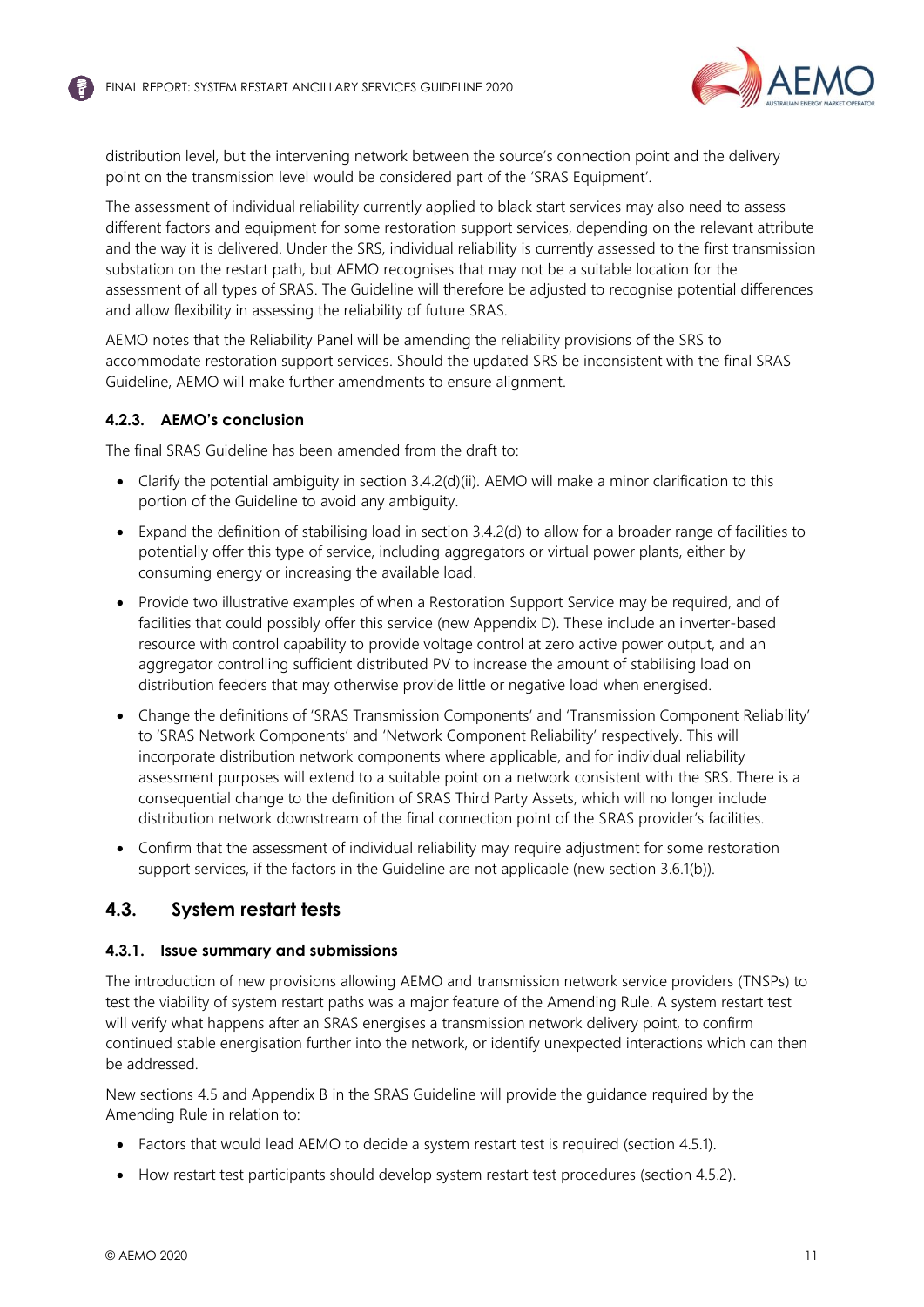

• Test data and evidence to be measured, recorded and produced (section 4.5.3 and Appendix B).

Only one submission was received in relation to system restart tests in the second stage of consultation.

AGL expressed continued concern about how AEMO will consult and coordinate with both test and non-test participants affected by a system restart test. AGL considered it important for AEMO to clarify who will be consulted under section 4.5.1(d), which was added to the draft Guideline at the Draft Report stage.

#### **4.3.2. AEMO's assessment**

In the Draft Report, AEMO acknowledged the possibility that a system restart test could impact in-service facilities that are not participating in the test (for example by temporarily removing a fuel source shared with a test participant facility). AEMO added a requirement – section 4.5.1(d) – to consult with other registered participants whose facilities might be directly impacted in this way, to minimise potential disruption to specific facilities.

AEMO also noted that new clause 4.3.6 of the NER, added by the Amending Rule, addresses the scheduling, coordination and development of test programs for system restart tests in detail. Like any other test that requires network elements to be removed from service, network constraints will be applied. Constraints have the potential to limit some market participants' use of the network, and to change market outcomes that might otherwise have eventuated. Clause 4.3.6 obliges AEMO to seek to minimise these impacts, which it will do by setting the timing and scope of the test in consultation with the relevant NSPs and considering expected dispatch patterns and system security and reliability concerns. It would not be reasonable or practical for AEMO to consult with every participant who would be impacted by a constraint.

The intent of section 4.5.1(d) is that AEMO will consult with non-test participants if a system restart test could directly impact the ability to physically operate a specific facility, rather than an impact resulting from inclusion in a network constraint. As AEMO cannot foresee all the scenarios in which direct operational impact might occur, AEMO will not seek to prescribe them in the Guideline.

#### **4.3.3. AEMO's conclusion**

AEMO has made minor modifications to section 4.5.1(d) to clarify that AEMO will consult with non-test participants where AEMO has identified that the ability to physically operate their facilities may be directly and materially adversely affected by a proposed System Restart Test. A note has also been added confirming that consultation is not required with participants who are generally included in a network constraint.

# <span id="page-12-0"></span>**4.4. Queensland boundaries of electrical sub-networks**

#### **4.4.1. Issue summary and submissions**

The SRAS Guideline incorporates AEMO's determination of the boundaries of electrical sub-networks for which SRAS is procured (under NER clause 3.11.8). Other than Queensland, all sub-networks are currently aligned with the NEM regional boundaries. As part of this consultation, AEMO considered whether to consolidate the existing two Queensland electrical sub-networks that apply under the NER and SRS, for SRAS procurement purposes.

The Queensland region is currently divided into two electrical sub-networks, with the north-south boundary located just north of South Pine and Tarong. As a natural 'breakpoint' in the Queensland power system, this has historically been considered an appropriate boundary for SRAS procurement purposes. AEMO's Draft Report explained that AEMO has re-examined this assumption and identified that consolidating the sub-networks could enhance the overall restoration capability by allowing more options and available support for generation, network and load restoration. This would provide more confidence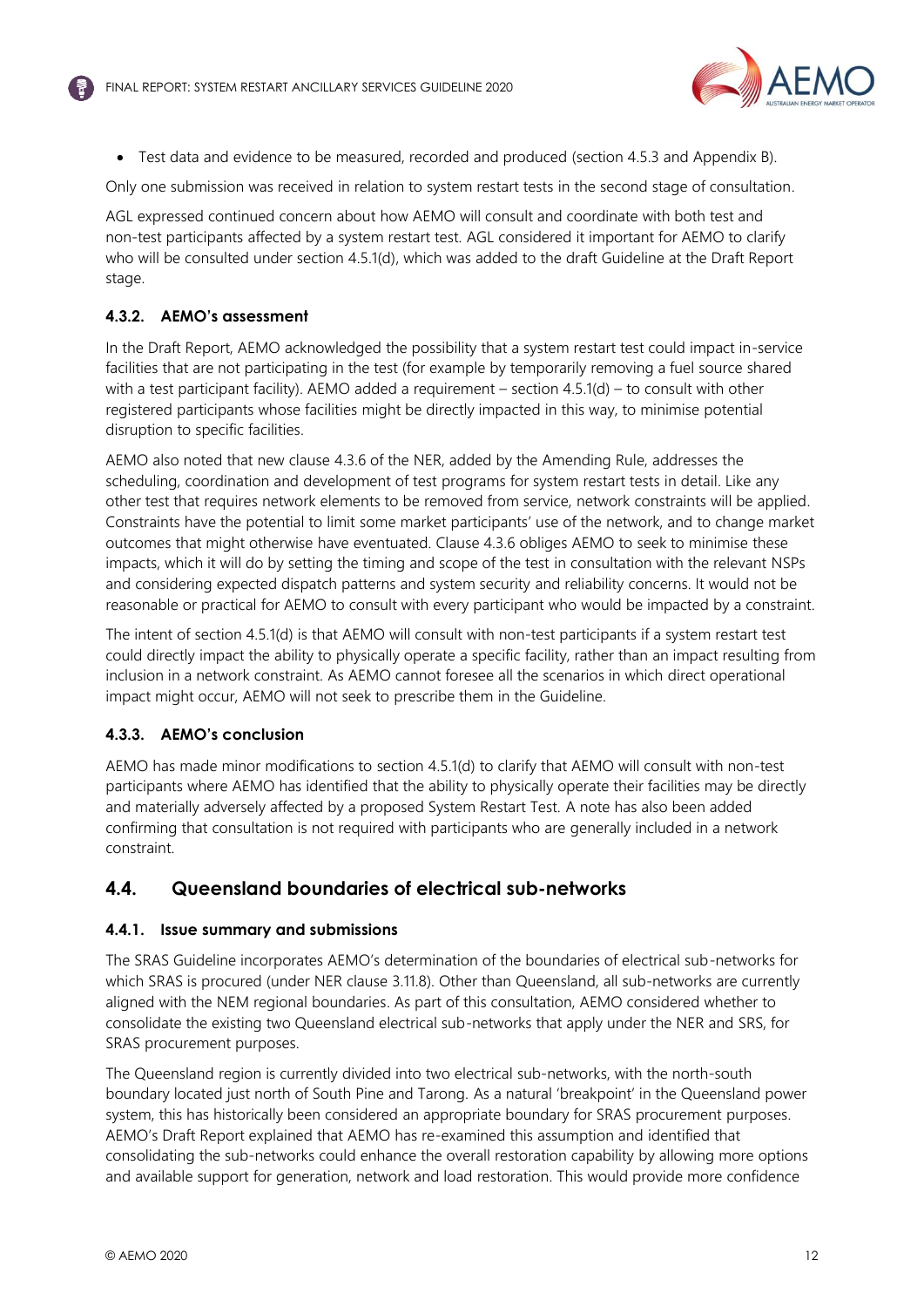

that a restoration plan will work in an actual black system event, regardless of the extent of the network requiring restoration.

AEMO received two written submissions on this matter in the second stage of consultation:

- Powerlink, in its capacity as the Queensland jurisdictional system security coordinator (JSSC), raised concerns that the combination of regions may lead to all SRAS being procured in what is currently the southern sub-network, and that electrical limitations would make the restoration of the central and northern Queensland regions challenging, if not impossible. The JSSC submitted that this would have follow-on impacts for the ability to restore sensitive load in Queensland.
- The Energy Users Association of Australia referred to Powerlink's submission and supported it.

Confidential matters were discussed directly with the JSSC.

#### **4.4.2. AEMO's assessment**

Following subsequent discussions with the JSSC, AEMO understands that the issues raised in the submission relate to the implementation of the SRS, rather than the SRAS Guideline.

As stated in the Draft Report, AEMO fully agrees with the JSSC's position that efficient and effective power system restoration in Queensland requires SRAS to be procured from sources located in each of the areas that currently form the north and south electrical sub-networks.

The Draft Report explained that the diversity and locational factors of the SRS, together with AEMO's consideration of energy support arrangements and sensitive loads, would drive this outcome in any event. However, AEMO recognised the desire for certainty. As foreshadowed in the Draft Report, AEMO will advise the Reliability Panel that at least one procured SRAS must be located north of Bundaberg to enable a timely and efficient restoration of the Queensland network following a major supply disruption.<sup>4</sup>

AEMO is also providing advice to the Reliability Panel to inform its consideration of the combined restoration quantity and timeframes, with the aim of effectively maintaining the standard overall for a single Queensland sub-network. The Reliability Panel's draft SRS determination is expected to be published in late October 2020, with a final determination by the end of January 2021.

#### **4.4.3. AEMO's conclusion**

AEMO's final determination is to consolidate the north and south Queensland electrical sub-networks into a single sub-network, aligning with the NEM regional boundary for Queensland. While the SRS for a combined Queensland sub-network is for the Reliability Panel to determine, AEMO will recommend to the Panel that the SRS include a requirement for SRAS to be procured north of Bundaberg to account for the inherent requirements of the Queensland network during supply restoration.

AEMO's determination of revised boundaries will not take effect unless and until the Reliability Panel determines a revised SRS for the sub-network. As such, the final SRAS Guideline includes both the current boundaries and those that will take effect when the SRS is amended.

# <span id="page-13-0"></span>**5. OTHER MATTERS**

In further reviewing the draft SRAS Guideline, in addition to the changes discussed in section [4](#page-9-0) of this Draft Report, AEMO has made the following additional minor drafting changes and clarifications:

<sup>4</sup> This could result in a standard similar to the current arrangement for New South Wales, which includes a procurement standard for SRAS north of Sydney. Se[e https://www.aemc.gov.au/sites/default/files/content/a1041e28-7d15-4e62-8d7d-1180221b6d44/](https://www.aemc.gov.au/sites/default/files/content/a1041e28-7d15-4e62-8d7d-1180221b6d44/REL0057-Review-of-the-System-Restart-Standard-Final-Standard.pdf) [REL0057-Review-of-the-System-Restart-Standard-Final-Standard.pdf](https://www.aemc.gov.au/sites/default/files/content/a1041e28-7d15-4e62-8d7d-1180221b6d44/REL0057-Review-of-the-System-Restart-Standard-Final-Standard.pdf)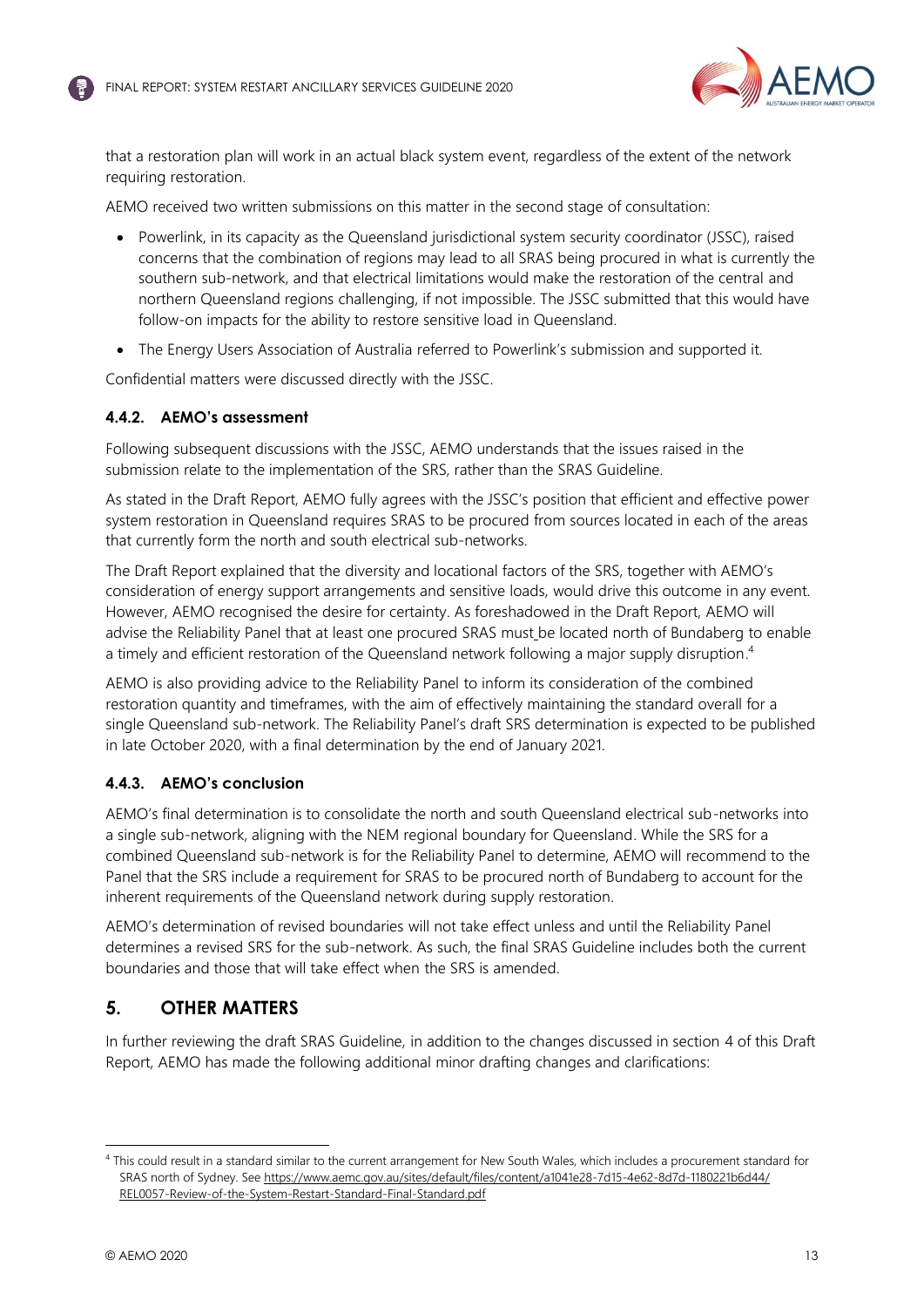

- Clarified the note in section 1 to confirm that the SRAS Guideline will be updated to reflect the SRS once amended. Absent any unforeseen changes to the SRS, this update is not expected to require consultation.
- Removed the generation and load figures for each sub-network from the table in section 9, as those numbers will become outdated fairly quickly.
- Amended section 4.1 to recognise the possibility that SRAS agreements may need to specify different types of SRAS test for restoration support attributes other than self-start capability, noting it is currently difficult to anticipate what (if any) regular testing will be practical. The nature of the service and the facilities providing it will determine whether there is a need for regular testing of any SRAS equipment, and the practical requirements for any necessary tests.

# <span id="page-14-0"></span>**6. FINAL DETERMINATION**

Following consideration of all matters raised in the second round of consultation, AEMO's final determination under rule 8.9(g) of the NER is to:

- Amend the SRAS Guideline in the form published on AEMO's website with this Final Report with effect from 2 November 2020.
- Revise the boundaries of electrical sub-networks (to be included in the SRAS Guideline) by combining the two existing sub-networks in Queensland to make one sub-network equivalent to the Queensland region. This determination takes effect subject to, and from the effective date of, the Reliability Panel's determination of a system restart standard for a single Queensland sub-network.

A marked-up version of the final SRAS Guideline showing changes from the Draft Report version has also been published with this Final Report.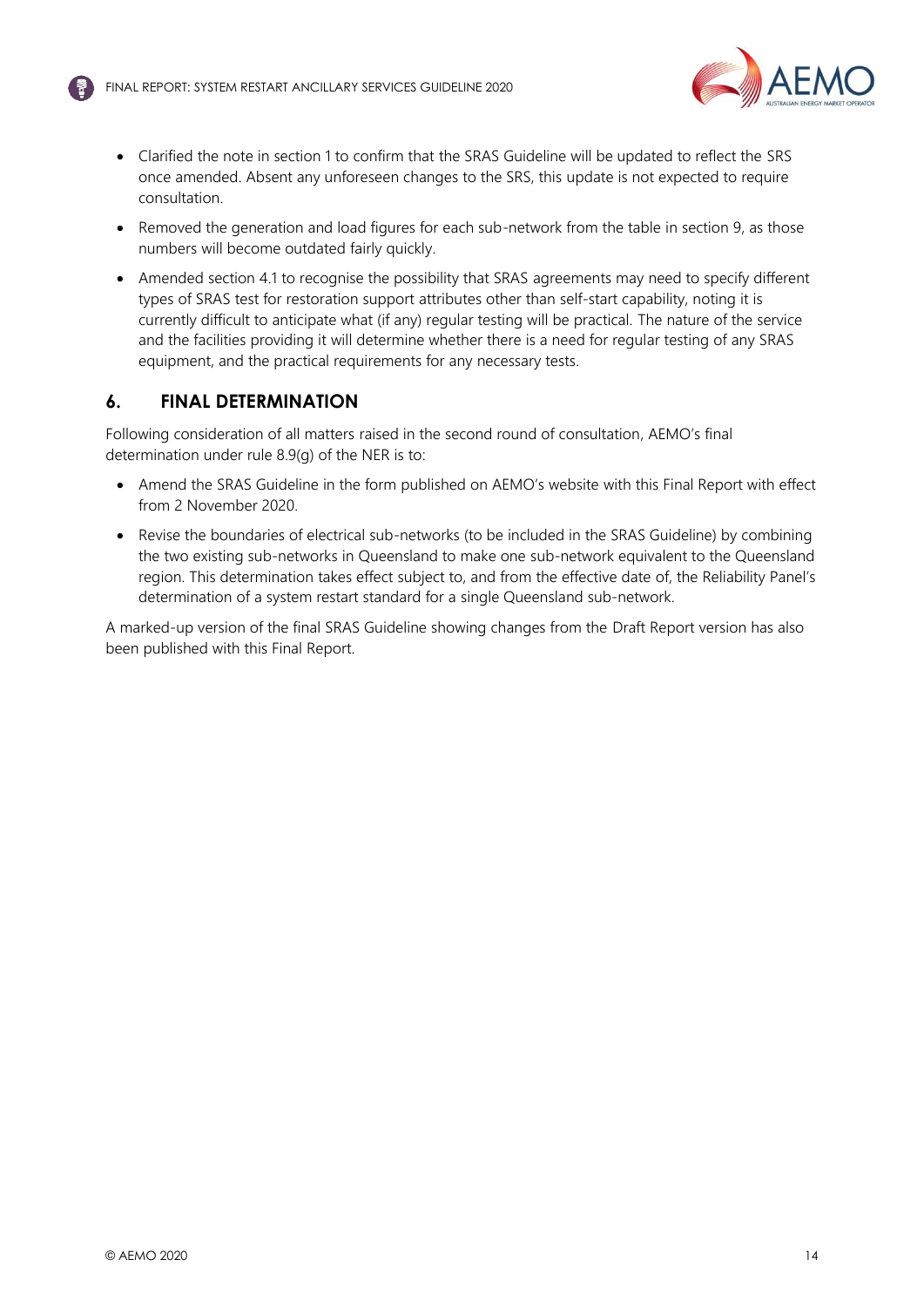

# <span id="page-15-0"></span>Appendix A. GLOSSARY

| Term or acronym               | <b>Meaning</b>                                                                                                                                   |
|-------------------------------|--------------------------------------------------------------------------------------------------------------------------------------------------|
| AEMC                          | Australian Energy Market Commission                                                                                                              |
| <b>AEMO</b>                   | Australian Energy Market Operator Limited                                                                                                        |
| Amending Rule                 | The National Electricity Amendment (System restart) Rule 2020 No. 6.                                                                             |
| <b>Black start service</b>    | An SRAS procured for its 'black start capability', as defined in the Amending Rule                                                               |
| <b>JSSC</b>                   | Jurisdictional System Security Coordinator                                                                                                       |
| <b>NEM</b>                    | National Electricity Market                                                                                                                      |
| <b>NER</b>                    | National Electricity Rules                                                                                                                       |
| <b>NSP</b>                    | Network service provider                                                                                                                         |
| Restoration support service   | A service with the capability to sustain the stable energisation of generation and<br>transmission in a system restoration.                      |
| SRAS                          | System restart ancillary service                                                                                                                 |
| SRAS Guideline (or Guideline) | The guideline made by AEMO in accordance with clause 3.11.7 of the NER.                                                                          |
| SRAS procurement objective    | The objective to be met by acquiring SRAS. Under the Amending Rule, this is to<br>meet the system restart standard at the lowest long-term cost. |
| <b>SRS</b>                    | The system restart standard made by the AEMC Reliability Panel                                                                                   |
| <b>TNSP</b>                   | Transmission network service provider                                                                                                            |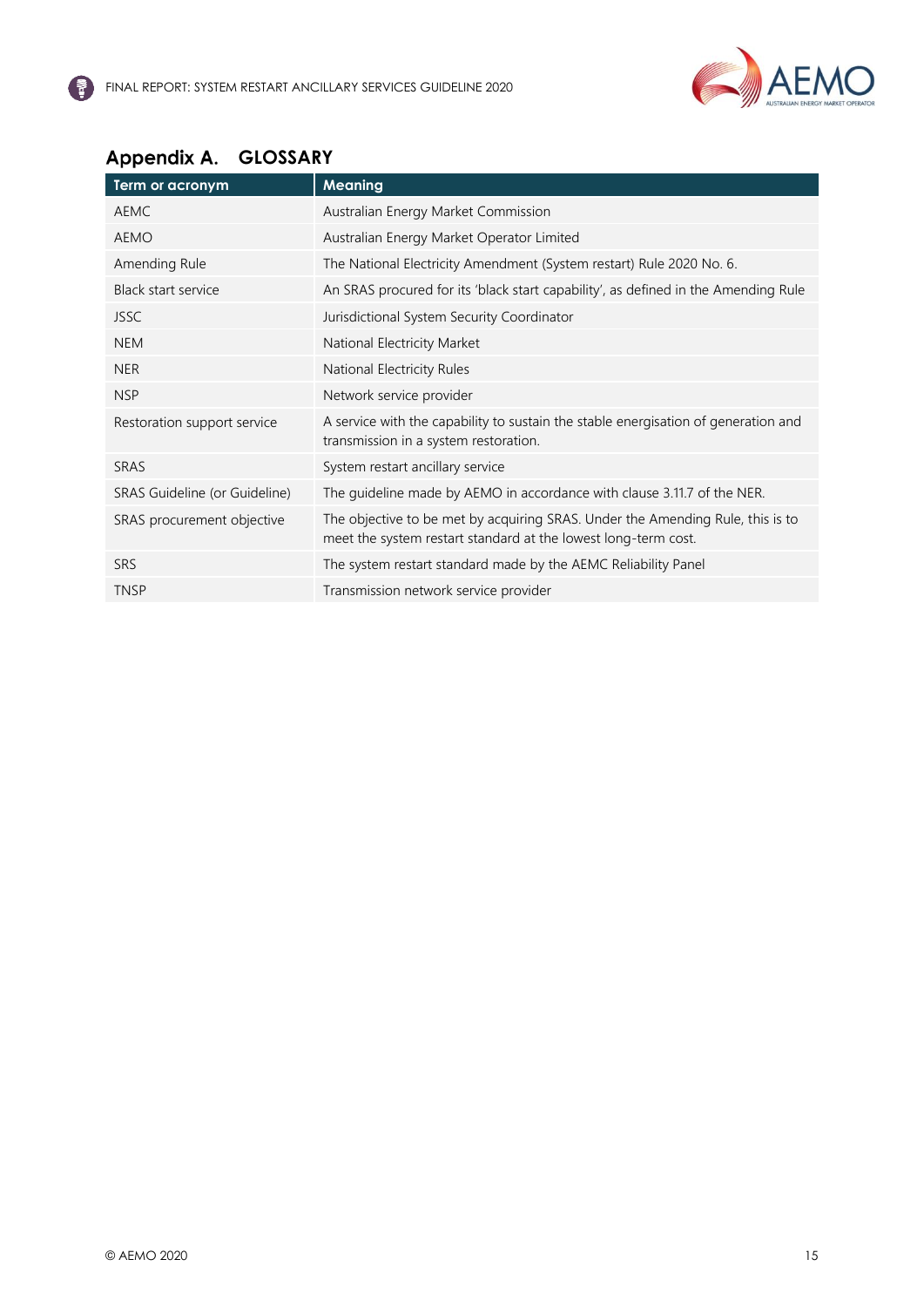#### Appendix B. **SUMMARY OF SUBMISSIONS AND AEMO RESPONSES**

# **B.1 Summary of submissions on general matters**

| No.         | <b>Consulted party</b> | <b>Issue / Recommendation</b>                                                                                                                                                                                                                                                                                                                                                                                                                                                                                                                                                                                                                                                                                                                                                                                                                                                                                 | <b>AEMO</b> response |
|-------------|------------------------|---------------------------------------------------------------------------------------------------------------------------------------------------------------------------------------------------------------------------------------------------------------------------------------------------------------------------------------------------------------------------------------------------------------------------------------------------------------------------------------------------------------------------------------------------------------------------------------------------------------------------------------------------------------------------------------------------------------------------------------------------------------------------------------------------------------------------------------------------------------------------------------------------------------|----------------------|
|             | <b>MEA Group</b>       | MEA Group is generally supportive of the Paper and AEMO's amendments to the<br>System Restart Ancillary Services (SRAS) Guideline. As part of the first stage of<br>consultation, MEA Group made a submission to the SRAS Guideline 2020 Issues<br>Paper. MEA Group's submission made reference to several points in the Issues<br>Paper which we sought to clarify further. We are pleased to see general adoption<br>and amendments were made in respect of that submission. Ensuring the SRAS<br>Guideline remains fit for purpose is integral to ensuring system security and<br>reduced costs for consumers into the future. The amendments to the SRAS<br>Guideline will enable greater participation from current and emerging technology<br>types, such as synchronous generators and subsequently facilitate the transition of<br>the National Electricity Market (NEM) to a lower-emissions system. | Noted.               |
| $2^{\circ}$ | AGL                    | We [therefore] support the changes you have made to the guideline and consider<br>they are appropriate. We appreciate the consultation team's constructive approach<br>to the issues we had raised and the solutions you have proposed appear to strike<br>the right balance of technical guidance required under the guideline.                                                                                                                                                                                                                                                                                                                                                                                                                                                                                                                                                                              | Noted.               |

# <span id="page-16-1"></span><span id="page-16-0"></span>**B.2 Summary of submissions on the SRAS procurement objective**

<span id="page-16-2"></span>

| No.          | Consulted<br>party                 | <b>Issue / Recommendation</b>                                                                                                                                                                                                                                                                                                                                                                                                                                                                                                                                                                                                                                                                                                                                              | <b>AEMO</b> response                                                                                                                                                                                              |
|--------------|------------------------------------|----------------------------------------------------------------------------------------------------------------------------------------------------------------------------------------------------------------------------------------------------------------------------------------------------------------------------------------------------------------------------------------------------------------------------------------------------------------------------------------------------------------------------------------------------------------------------------------------------------------------------------------------------------------------------------------------------------------------------------------------------------------------------|-------------------------------------------------------------------------------------------------------------------------------------------------------------------------------------------------------------------|
| $\mathbf{3}$ | Public Interest<br>Advocacy Centre | PIAC supports AEMO keeping the SRAS Guideline principles-based rather than<br>prescriptive as we consider allowing AEMO to use its discretion in procurement will<br>better support achieving the procurement objective.<br>Therefore, we disagree with the suggestions from some stakeholders to limit the<br>maximum SRAS contract duration to minimise the risk of locking in poor<br>performance or creating barriers to new services. Some new providers may require<br>longer-term agreements to help bring innovation into system restart and support<br>services. Placing a limit on contract duration in the Guideline may unduly prevent<br>AEMO from entering into otherwise efficient, low-cost agreements and prevent<br>achieving the procurement objective. | Noted. AEMO acknowledges PIAC's viewpoint and<br>notes that other stakeholders' views lie on both sides<br>of this matter. AEMO believes that the appropriate<br>balance has been achieved in the SRAS Guideline. |



NAEMO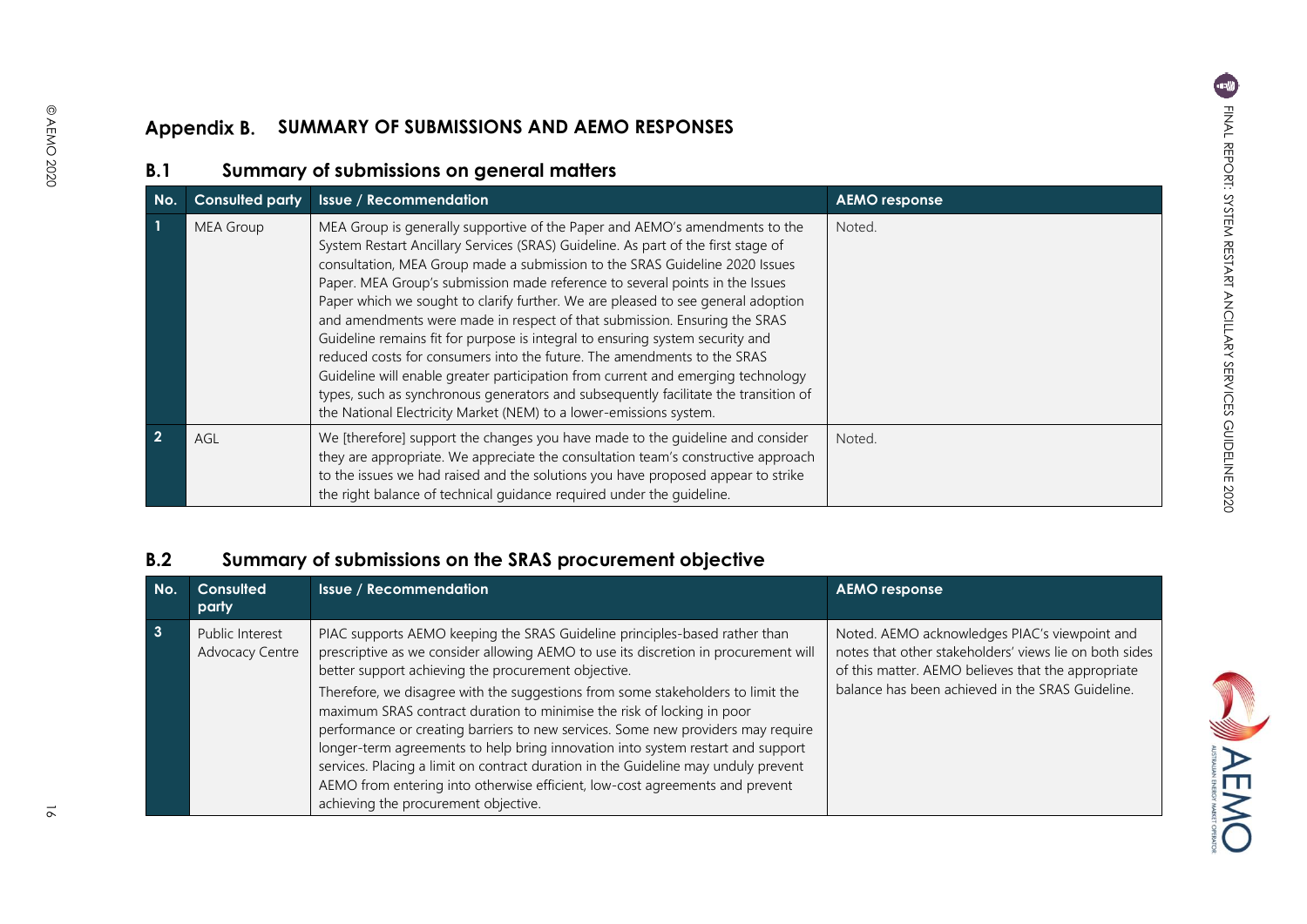| No. | Consulted<br>party |
|-----|--------------------|
| 4   | AGL                |

@ AEMO 2020

| [AGL's] concerns remain regarding long term contracting and the importance of<br>Noted. AEMO acknowledges AGL's viewpoint and<br>AGL<br>considering the downside risks as well as the upsides. I appreciate AEMO has now<br>notes that other stakeholders' views lie on both sides<br>stated this is appropriately reflected in the factors under the quideline. Whilst we<br>of this matter. AEMO believes that the appropriate<br>would prefer an express delineation of the downside risks, we appreciate AEMO's<br>balance has been achieved in the SRAS Guideline,<br>clarification on how you interpret these factors.<br>including the illustrative examples of relevant<br>considerations in section 6(d). |
|--------------------------------------------------------------------------------------------------------------------------------------------------------------------------------------------------------------------------------------------------------------------------------------------------------------------------------------------------------------------------------------------------------------------------------------------------------------------------------------------------------------------------------------------------------------------------------------------------------------------------------------------------------------------------------------------------------------------|
|--------------------------------------------------------------------------------------------------------------------------------------------------------------------------------------------------------------------------------------------------------------------------------------------------------------------------------------------------------------------------------------------------------------------------------------------------------------------------------------------------------------------------------------------------------------------------------------------------------------------------------------------------------------------------------------------------------------------|

**Issue** / Recommendation **AEMO response** 

# **B.3 Summary of submissions on restoration support services**

| No. | <b>Consulted party</b>          | <b>Issue / Recommendation</b>                                                                                                                                                                            | <b>AEMO</b> response                                                                                                      |
|-----|---------------------------------|----------------------------------------------------------------------------------------------------------------------------------------------------------------------------------------------------------|---------------------------------------------------------------------------------------------------------------------------|
|     | Stanwell<br>(phone call)        | Suggest clarification what is meant by "those conditions" in clause 3.4.2(d)(ii).<br>Further guidance sought on what constitutes a restoration support service in terms<br>of load.                      | Agreed. AEMO has replaced "in those conditions"<br>with "when permitted to do so during a system<br>restoration process". |
|     | System Restart<br>Working Group | Given the novelty of the Restoration Support Services category, some examples<br>may assist in clarifying what could be considered as such a service, particularly for<br>the Stabilising Load category. | Agreed. AEMO has provided a non-exhaustive set of<br>examples to aid understanding of this service.                       |

# **B.4 Summary of submissions on system restart tests**

<span id="page-17-1"></span><span id="page-17-0"></span>

| No. | <b>Consulted party</b> | <b>Issue / Recommendation</b>                                                                                                                                                                                                                                                                                                                                                                                                                                  | <b>AEMO</b> response                                                                                                                                                                                                                                                                                                                                                                           |
|-----|------------------------|----------------------------------------------------------------------------------------------------------------------------------------------------------------------------------------------------------------------------------------------------------------------------------------------------------------------------------------------------------------------------------------------------------------------------------------------------------------|------------------------------------------------------------------------------------------------------------------------------------------------------------------------------------------------------------------------------------------------------------------------------------------------------------------------------------------------------------------------------------------------|
|     | AGL                    | [AGL] notes our continued concern internally about how AEMO will consult with<br>test-participants and non-test participants affected by a restart path test. This<br>concern is in part driven by the uncertainty in how AEMO will approach these types<br>of required tests. We therefore support the express AEMO requirement under<br>4.5.1(d) and consider it is important to clarify who AEMO will consult with in the<br>event of an restart path test. | It is not feasible to document all the circumstances<br>where we would consult with non-test participants,<br>as these are not foreseeable. The test circumstances,<br>participating facilities, corresponding outages and<br>individual physical interdependencies between<br>facilities will determine which non-test participants<br>AEMO will consult with.                                |
|     |                        |                                                                                                                                                                                                                                                                                                                                                                                                                                                                | Section 4.5.1(d) is intended to reflect the principle<br>that AEMO will consult with market participants<br>where there is (or could be) a direct adverse impact<br>on the physical operation of their facility as a result<br>of the conditions required for the test. This must be<br>more than market impacts that would arise from a<br>network constraint – which AEMO is already obliged |

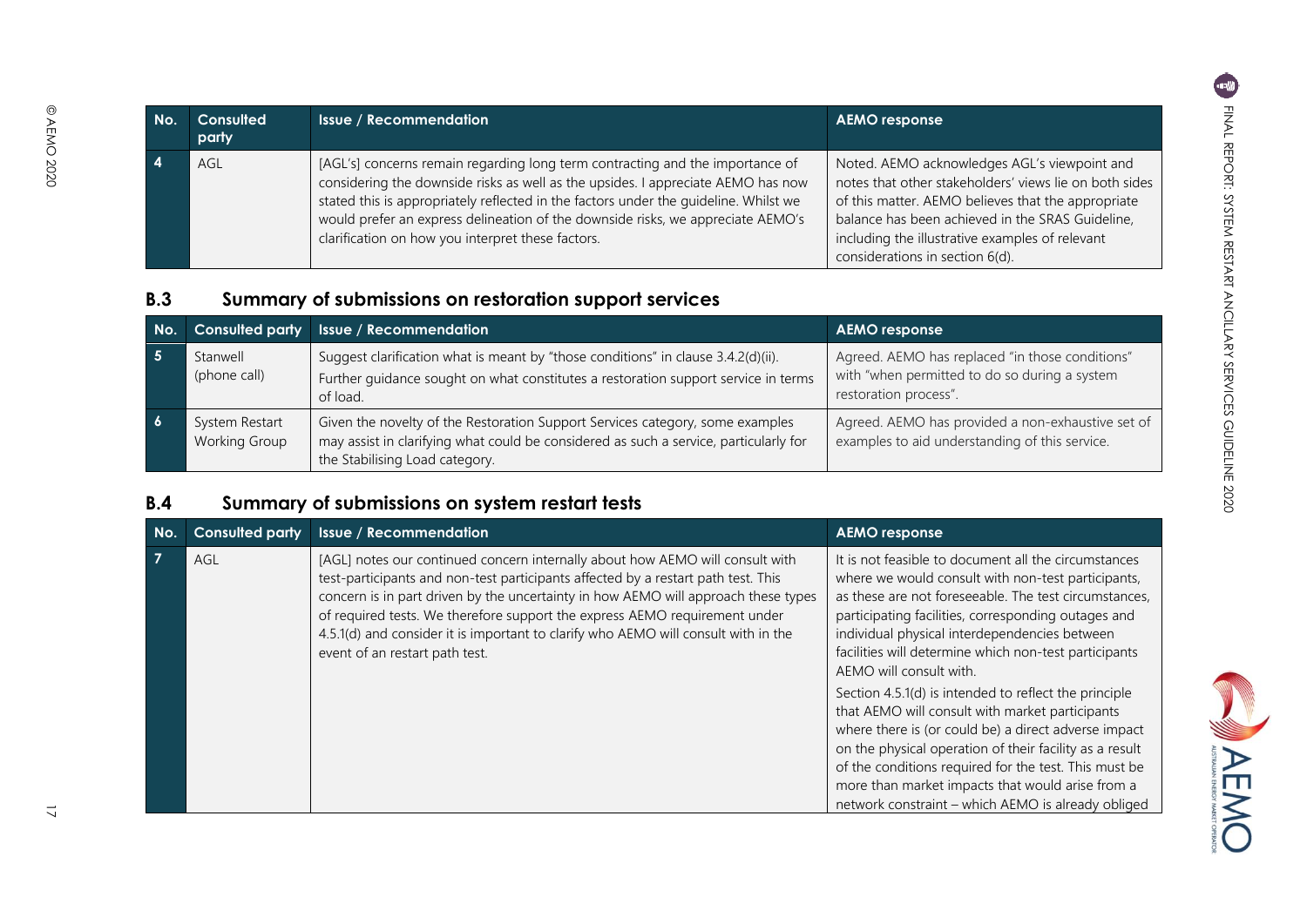**EMO** 

|  | No. Consulted party Issue / Recommendation | <b>AEMO</b> response                                                                                                                          |
|--|--------------------------------------------|-----------------------------------------------------------------------------------------------------------------------------------------------|
|  |                                            | to minimise under clause 4.3.6 of the NER. AEMO<br>has included further clarifications and a note to<br>qualify the consultation requirement. |

# **B.5 Summary of submissions on Queensland electrical sub-networks**

<span id="page-18-0"></span>

| No.            | <b>Consulted party</b>                             | <b>Issue / Recommendation</b>                                                                                                                                                                                                                                                                                                                                                                                                                                                                                                                                                                                                                                                                                                                                                                                                                                                                                                                                                                                                                                                                                                                                                                                                                   | <b>AEMO response</b>                                                                                                                                                                                                                                                                                                                                                                                                                                                                                                                                                                                                                                                                                                      |
|----------------|----------------------------------------------------|-------------------------------------------------------------------------------------------------------------------------------------------------------------------------------------------------------------------------------------------------------------------------------------------------------------------------------------------------------------------------------------------------------------------------------------------------------------------------------------------------------------------------------------------------------------------------------------------------------------------------------------------------------------------------------------------------------------------------------------------------------------------------------------------------------------------------------------------------------------------------------------------------------------------------------------------------------------------------------------------------------------------------------------------------------------------------------------------------------------------------------------------------------------------------------------------------------------------------------------------------|---------------------------------------------------------------------------------------------------------------------------------------------------------------------------------------------------------------------------------------------------------------------------------------------------------------------------------------------------------------------------------------------------------------------------------------------------------------------------------------------------------------------------------------------------------------------------------------------------------------------------------------------------------------------------------------------------------------------------|
| 8              | Powerlink<br>Queensland (as<br>JSSC)               | As part of the proposed change,  SRAS generators would be contracted overall<br>for Queensland, rather than  in each Southern and Central Queensland.<br>The concern is that the location of the contracted Generators is not specified, and<br>could therefore potentially all be located in the southern part of Queensland at<br>the time of the event.<br>If there was no SRAS Generator available in Central Queensland, Powerlink does<br>not believe it will be possible to use  Central to Southern Queensland (CQ-SQ)<br>paths in the early stages of a restart to Queensland's sensitive load<br>In order to provide a suitable return for Queensland's sensitive load, it is<br>preferred that  contracted SRAS generators would need to be  in Central<br>Queensland $(CQ)$ – an outcome not assured under the proposal. This allows for<br>one generator being unavailable (maintenance or damage in network black) and<br>the need to<br>A preferred outcome arising from concerns listed above would be to secure<br>contracted generators in the central area and a suitable southern combination,<br>increasing the opportunity for successful system restoration of Queensland's<br>sensitive load and Queensland as a whole. | AEMO agrees that restoring the Queensland<br>network in a timely and secure manner requires<br>SRAS to be located in both southern Queensland<br>and Central Queensland, regardless of the number<br>of subnetworks. Consistent with the comments<br>made in its Draft Determination, AEMO has made a<br>recommendation to the AEMC and the Reliability<br>Panel that when considering the updates to the SRS<br>to account for a single Queensland subregion, at<br>least one SRAS must be procured north of<br>Bundaberg.<br>The JSSC raised some issues about the procured<br>SRAS sources, restoration paths and sensitive load<br>that are confidential. AEMO has discussed those<br>matters directly with the JSSC. |
| $\overline{9}$ | <b>Energy Users</b><br>Association of<br>Australia | We note the concerns expressed by Powerlink on this topic and would support<br>the Powerlink position as outlined in its submission.                                                                                                                                                                                                                                                                                                                                                                                                                                                                                                                                                                                                                                                                                                                                                                                                                                                                                                                                                                                                                                                                                                            | The EUAA does not state specific concerns but refers<br>to the Powerlink submission, which AEMO received<br>on the same day.<br>Please see AEMO's response to the Powerlink JSSC<br>submission.                                                                                                                                                                                                                                                                                                                                                                                                                                                                                                                           |